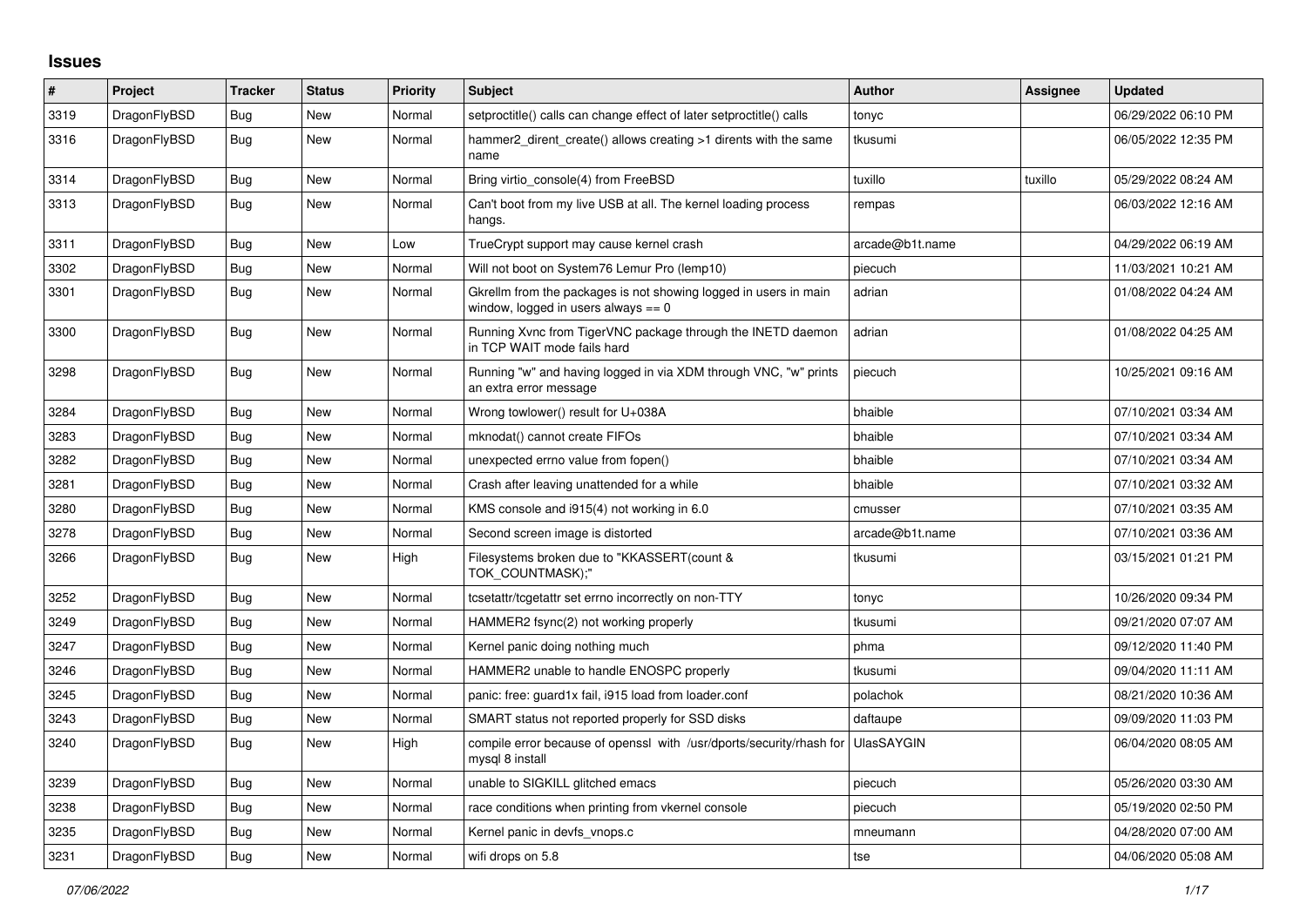| $\sharp$ | Project      | <b>Tracker</b> | <b>Status</b> | <b>Priority</b> | Subject                                                                                                                                                     | <b>Author</b>     | Assignee | <b>Updated</b>      |
|----------|--------------|----------------|---------------|-----------------|-------------------------------------------------------------------------------------------------------------------------------------------------------------|-------------------|----------|---------------------|
| 3228     | DragonFlyBSD | <b>Bug</b>     | New           | Low             | pfi kif unref: state refcount $\leq$ 0 in dmesg                                                                                                             | justin            |          | 03/05/2021 06:39 AM |
| 3226     | DragonFlyBSD | <b>Bug</b>     | New           | Normal          | Xorg freezes in vm: thread stuck in "objtrm1"                                                                                                               | peeter            |          | 04/08/2020 02:10 AM |
| 3225     | DragonFlyBSD | <b>Bug</b>     | New           | Normal          | nfsd freeze when using gemu                                                                                                                                 | tse               |          | 03/17/2020 11:52 AM |
| 3224     | DragonFlyBSD | <b>Bug</b>     | New           | Normal          | Kernel panic when trying to ping6                                                                                                                           | zhtw              |          | 03/08/2020 08:55 AM |
| 3222     | DragonFlyBSD | <b>Bug</b>     | <b>New</b>    | Normal          | gcc - undefined reference to '__atomic_load' (missing libatomic?)                                                                                           | mneumann          |          | 02/08/2020 02:45 AM |
| 3219     | DragonFlyBSD | <b>Bug</b>     | <b>New</b>    | Normal          | x11/xorg port can not be build                                                                                                                              | <b>UlasSAYGIN</b> |          | 03/31/2020 08:57 AM |
| 3218     | DragonFlyBSD | <b>Bug</b>     | New           | Normal          | Kernel panics are not sent to comconsole when booted over EFI                                                                                               | mqudsi            |          | 12/02/2019 08:52 PM |
| 3217     | DragonFlyBSD | <b>Bug</b>     | <b>New</b>    | Normal          | rescue tools: make install fails if rescue folder doesn't exist                                                                                             | t dfbsd           |          | 11/27/2019 08:16 PM |
| 3215     | DragonFlyBSD | <b>Bug</b>     | New           | Normal          | Hang in tcdrain(3) after write(3)                                                                                                                           | noloader          |          | 11/25/2019 03:08 PM |
| 3209     | DragonFlyBSD | <b>Bug</b>     | <b>New</b>    | Normal          | svc has some minor bugs                                                                                                                                     | arcade@b1t.name   |          | 10/24/2019 09:08 AM |
| 3208     | DragonFlyBSD | <b>Bug</b>     | New           | Normal          | Crash related to nfsd                                                                                                                                       | tse               |          | 06/11/2020 05:52 AM |
| 3199     | DragonFlyBSD | <b>Bug</b>     | <b>New</b>    | Normal          | PFS label not found panic                                                                                                                                   | tse               |          | 08/21/2019 03:51 AM |
| 3197     | DragonFlyBSD | <b>Bug</b>     | <b>New</b>    | Normal          | DragonFly upgrades                                                                                                                                          | tse               |          | 04/18/2020 04:18 PM |
| 3196     | DragonFlyBSD | <b>Bug</b>     | New           | Normal          | test issue after redmine upgrade (2)                                                                                                                        | tuxillo           |          | 07/05/2019 04:33 AM |
| 3194     | DragonFlyBSD | <b>Bug</b>     | New           | High            | Hammer kernel crash on mirror-stream of PFS after upgrade<br>(assertion "cursor->flags &<br>HAMMER_CURSOR_ITERATE_CHECK" failed in<br>hammer_btree_iterate) | Anonymous         |          | 06/29/2019 01:32 PM |
| 3189     | DragonFlyBSD | <b>Bug</b>     | New           | Normal          | Allow DragonFly Mail Agent to accept an alternate config via<br>command line switch                                                                         | iang              |          | 08/16/2021 12:42 AM |
| 3184     | DragonFlyBSD | <b>Bug</b>     | <b>New</b>    | Normal          | tsleep(9) return value when PCATCH specified                                                                                                                | tkusumi           |          | 04/03/2019 06:49 AM |
| 3170     | DragonFlyBSD | <b>Bug</b>     | New           | Normal          | repeatable nfsd crash                                                                                                                                       | tse               |          | 06/11/2020 05:52 AM |
| 3165     | DragonFlyBSD | <b>Bug</b>     | New           | Normal          | Looping at boot time                                                                                                                                        | gop               |          | 12/28/2018 01:04 PM |
| 3157     | DragonFlyBSD | <b>Bug</b>     | <b>New</b>    | Normal          | TP-Link UE300 not working in 5.2-RELEASE                                                                                                                    | tuxillo           |          | 11/15/2018 02:08 PM |
| 3143     | DragonFlyBSD | <b>Bug</b>     | New           | Normal          | assertion "0" failed in hammer2_inode_xop_chain_sync                                                                                                        | cbin              |          | 07/18/2018 12:50 PM |
| 3141     | DragonFlyBSD | <b>Bug</b>     | <b>New</b>    | Normal          | dhclient blocks boot process                                                                                                                                | rowo              |          | 12/16/2018 11:01 AM |
| 3139     | DragonFlyBSD | <b>Bug</b>     | New           | Normal          | USB Mouse Does Not Work in DragonflyBSD guest on VirtualBox                                                                                                 | chiguy1256        |          | 06/24/2018 10:14 PM |
| 3134     | DragonFlyBSD | <b>Bug</b>     | <b>New</b>    | Normal          | RFC 3021 (/31 networks) appear to be unsupported                                                                                                            | jailbird          |          | 05/16/2018 11:03 PM |
| 3132     | DragonFlyBSD | Bug            | New           | Low             | unifdef mined                                                                                                                                               | bcallah           |          | 04/26/2018 08:34 PM |
| 3129     | DragonFlyBSD | <b>Bug</b>     | New           | High            | Kernel panic with 5.2.0 on A2SDi-4C-HLN4F                                                                                                                   | stateless         |          | 04/24/2018 12:50 AM |
| 3124     | DragonFlyBSD | <b>Bug</b>     | <b>New</b>    | High            | DragonFlyBSD 5.0.2 with Hammer2 with UEFI install doesn't boot                                                                                              | wiesl             |          | 06/18/2019 05:07 AM |
| 3120     | DragonFlyBSD | <b>Bug</b>     | New           | Normal          | Intel AC 8260 firmware does not load                                                                                                                        | Vintodrimmer      |          | 08/28/2018 03:30 AM |
| 3117     | DragonFlyBSD | <b>Bug</b>     | New           | Normal          | Problem with colours if "intel" video-driver used                                                                                                           | dpostolov         |          | 01/07/2018 11:35 PM |
| 3116     | DragonFlyBSD | <b>Bug</b>     | New           | Normal          | da0 detects on very big volume if to _remove_ usb install stick and<br>reboot on Intel NUC5PPYH                                                             | dpostolov         |          | 01/07/2018 09:40 PM |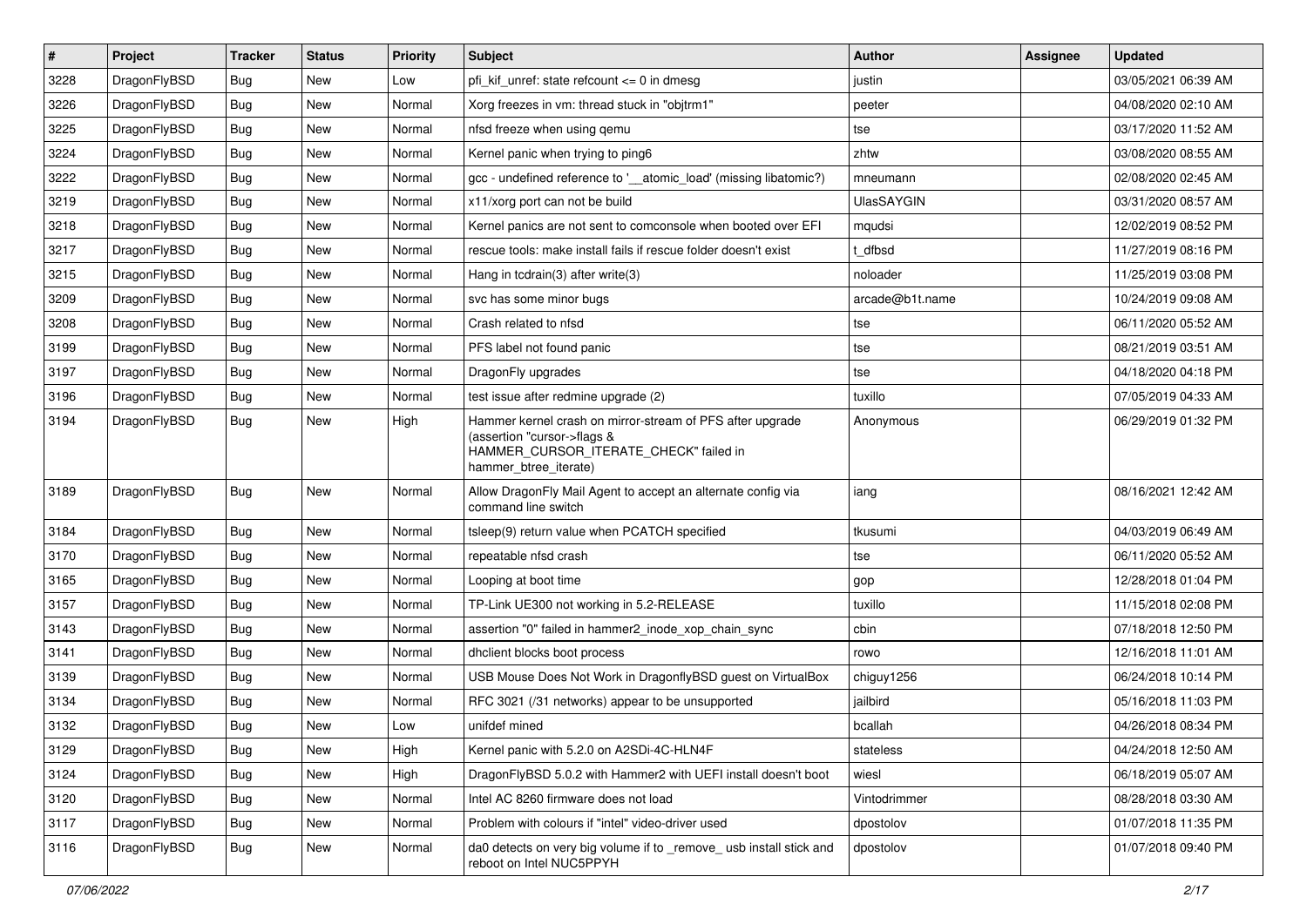| $\vert$ # | Project      | <b>Tracker</b> | <b>Status</b> | <b>Priority</b> | <b>Subject</b>                                                                                          | <b>Author</b>          | Assignee | <b>Updated</b>      |
|-----------|--------------|----------------|---------------|-----------------|---------------------------------------------------------------------------------------------------------|------------------------|----------|---------------------|
| 3110      | DragonFlyBSD | Bug            | <b>New</b>    | Normal          | crash with ipfw3 under load                                                                             | bnegre82               |          | 12/09/2017 06:22 AM |
| 3107      | DragonFlyBSD | <b>Bug</b>     | <b>New</b>    | Low             | ACPI interrupt storm when loading i915 on Lenovo T460                                                   | oyvinht                |          | 07/15/2020 07:01 AM |
| 3101      | DragonFlyBSD | Bug            | <b>New</b>    | Low             | PFI CGI install not working in dragonflybsd 5.0.1 USB install                                           | bnegre82               |          | 05/11/2021 04:14 AM |
| 3076      | DragonFlyBSD | Bug            | <b>New</b>    | Normal          | sys/dev/netif/ig_hal/e1000_ich8lan.c:1594: sanity checking mixup?                                       | dcb                    |          | 10/11/2017 01:58 AM |
| 3052      | DragonFlyBSD | Bug            | <b>New</b>    | Normal          | panic DragonFly v4.8.1-RELEASE by mounting a malformed NTFS<br>image [64.000]                           | open.source@ribose.com |          | 08/14/2017 03:22 AM |
| 3051      | DragonFlyBSD | Bug            | <b>New</b>    | Normal          | panic DragonFly v4.8.1-RELEASE by mounting a malformed NTFS<br>image [12.000]                           | open.source@ribose.com |          | 08/14/2017 03:20 AM |
| 3049      | DragonFlyBSD | Bug            | <b>New</b>    | Normal          | panic DragonFly v4.8.1-RELEASE by mounting a malformed<br>msdosfs image [12.128]                        | open.source@ribose.com |          | 08/14/2017 02:53 AM |
| 3047      | DragonFlyBSD | <b>Bug</b>     | <b>New</b>    | Normal          | HAMMER critical write error                                                                             | samuel                 |          | 06/19/2019 09:50 AM |
| 3036      | DragonFlyBSD | Bug            | <b>New</b>    | Normal          | panic in icmp_redirect_start() ASSERT_IN_NETISR(0)                                                      | tautolog               |          | 05/11/2017 07:27 PM |
| 3035      | DragonFlyBSD | Bug            | <b>New</b>    | Normal          | panic: assertion "cpu >= 0 && cpu < ncpus" failed in netisr_cpuport<br>at /usr/src/sys/net/netisr2.h:87 | masu                   |          | 05/11/2017 01:24 AM |
| 3029      | DragonFlyBSD | Bug            | <b>New</b>    | Normal          | Running DflyBSD 4.8 on FreeBSD bhyve as a guest                                                         | iron                   |          | 05/13/2022 04:33 AM |
| 3025      | DragonFlyBSD | Bug            | <b>New</b>    | Normal          | sys/dev/powermng/powernow/powernow.c:284: bad comparison ?                                              | dcb                    |          | 09/23/2017 07:45 AM |
| 3024      | DragonFlyBSD | <b>Bug</b>     | <b>New</b>    | Low             | sys/dev/netif/wi/if_wi.c:1090]: (style) Redundant condition                                             | dcb                    |          | 04/11/2017 11:56 AM |
| 3022      | DragonFlyBSD | <b>Bug</b>     | <b>New</b>    | Normal          | sys/dev/netif/ath/ath/if ath.c:2142: strange bitmask?                                                   | dcb                    |          | 04/11/2017 11:49 AM |
| 3018      | DragonFlyBSD | <b>Bug</b>     | <b>New</b>    | Normal          | sys/bus/u4b/wlan/if_run.c:5464]: (style) Redundant condition                                            | dcb                    |          | 04/11/2017 11:26 AM |
| 3006      | DragonFlyBSD | Bug            | New           | Normal          | boot0cfg: panic in kern_udev.c in function _udev_dict_set_cstr when<br>installing in VirtualBox         | MichiGreat             |          | 04/01/2017 02:22 PM |
| 2994      | DragonFlyBSD | <b>Bug</b>     | <b>New</b>    | Normal          | Intermittent boot hangs after git: hammer - HAMMER Version 7                                            | davshao                |          | 03/30/2017 02:06 PM |
| 2972      | DragonFlyBSD | Bug            | <b>New</b>    | Normal          | ipfw3 "deny to me" does not work correctly                                                              | mneumann               |          | 12/27/2016 12:11 PM |
| 2970      | DragonFlyBSD | Bug            | New           | Normal          | kernel 4.7: "Is -I" causes panic on UDF filesystem: "bgetvp -<br>overlapping buffer"                    | peeter                 |          | 12/21/2016 02:46 AM |
| 2936      | DragonFlyBSD | Bug            | <b>New</b>    | Normal          | loader.efi crashes while loading kernel                                                                 | spaceille              |          | 08/20/2016 06:17 AM |
| 2931      | DragonFlyBSD | <b>Bug</b>     | <b>New</b>    | Low             | 'gdb' of 'vkernel' unable to print backtrace                                                            | tofergus               |          | 07/26/2016 01:51 PM |
| 2930      | DragonFlyBSD | Bug            | <b>New</b>    | High            | 'objcache' causes panic during 'nfs_readdir'                                                            | tofergus               |          | 07/26/2016 01:09 PM |
| 2924      | DragonFlyBSD | Bug            | <b>New</b>    | Normal          | cat -v fails to tag characters in extended table with M- prefix with<br>some locales                    | sevan                  |          | 07/11/2016 07:18 AM |
| 2917      | DragonFlyBSD | Bug            | New           | Normal          | da8: reading primary partition table: error accessing offset<br>000000000000 for 512                    | liweitianux            |          | 05/11/2021 08:43 PM |
| 2915      | DragonFlyBSD | <b>Bug</b>     | New           | High            | Hammer mirror-copy problem                                                                              | t_dfbsd                |          | 08/25/2016 05:28 AM |
| 2898      | DragonFlyBSD | Bug            | <b>New</b>    | Normal          | HAMMER panic                                                                                            | pavalos                |          | 11/03/2018 07:05 AM |
| 2892      | DragonFlyBSD | <b>Bug</b>     | New           | Normal          | swap_pager:indefinite wait bufferf error                                                                | <b>Ihmwzy</b>          |          | 02/21/2016 10:32 PM |
| 2891      | DragonFlyBSD | <b>Bug</b>     | New           | Normal          | Kernel panic in IEEE802.11 related code                                                                 | shamaz                 |          | 05/29/2016 05:49 PM |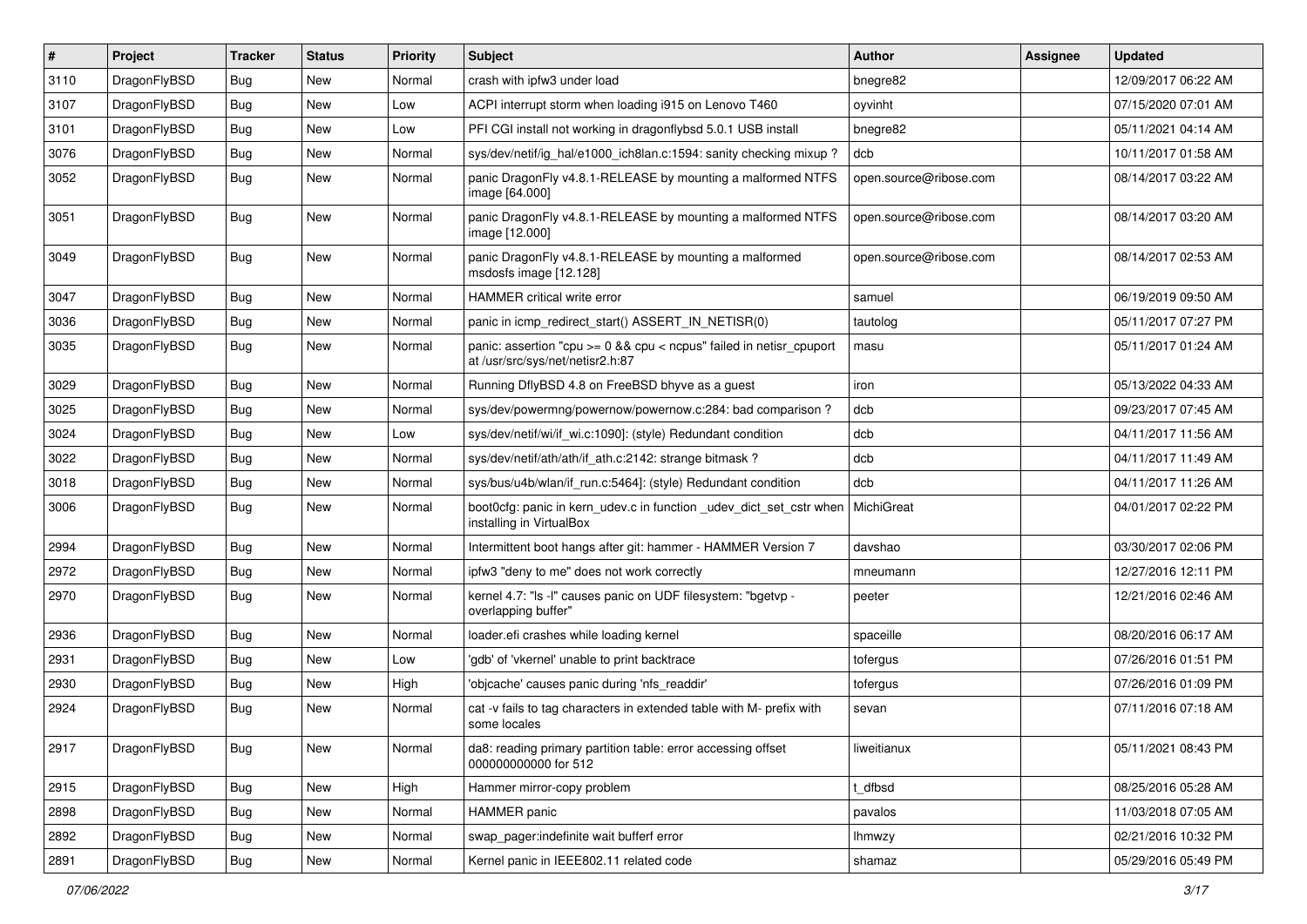| $\sharp$ | Project      | <b>Tracker</b> | <b>Status</b> | <b>Priority</b> | Subject                                                                                                                                                  | <b>Author</b>    | Assignee  | <b>Updated</b>      |
|----------|--------------|----------------|---------------|-----------------|----------------------------------------------------------------------------------------------------------------------------------------------------------|------------------|-----------|---------------------|
| 2890     | DragonFlyBSD | <b>Bug</b>     | New           | Normal          | not able to boot usb installer on Toshiba Chromebook 2                                                                                                   | johnnywhishbone  |           | 02/22/2016 03:42 AM |
| 2887     | DragonFlyBSD | Bug            | New           | Low             | Missing extattr_namespace_to_string and<br>extattr string to namespace functions                                                                         | rubenk           |           | 02/06/2016 05:09 AM |
| 2886     | DragonFlyBSD | Bug            | New           | Normal          | dragonfly mail agent: sending a testmail causes high system load                                                                                         | worf             |           | 02/05/2016 05:53 AM |
| 2882     | DragonFlyBSD | Bug            | <b>New</b>    | Low             | bridge sends packets from individual interfaces                                                                                                          | arcade@b1t.name  |           | 01/09/2016 12:43 PM |
| 2881     | DragonFlyBSD | <b>Bug</b>     | New           | Normal          | Pulseaudio hangs/resets system when starting X11                                                                                                         | mneumann         |           | 01/09/2016 03:08 AM |
| 2878     | DragonFlyBSD | <b>Bug</b>     | New           | Low             | [fix] CCVER problem when using clang and cpu extensions<br>(intrinsics)                                                                                  | arcade@b1t.name  |           | 06/24/2016 04:25 AM |
| 2877     | DragonFlyBSD | Bug            | <b>New</b>    | Low             | sed fails when working with UTF-8 locale and non-UTF symbols                                                                                             | arcade@b1t.name  |           | 12/30/2015 11:20 AM |
| 2874     | DragonFlyBSD | Bug            | New           | Normal          | make world DESTDIR=/emptydir fails                                                                                                                       | pascii           |           | 12/25/2015 07:04 AM |
| 2870     | DragonFlyBSD | <b>Bug</b>     | <b>New</b>    | High            | Broken text and icons when glamor acceleration is used                                                                                                   | 375gnu           | ftigeot   | 01/31/2016 12:13 AM |
| 2863     | DragonFlyBSD | <b>Bug</b>     | <b>New</b>    | Normal          | HAMMER synch tid is zero                                                                                                                                 | shamaz           |           | 12/12/2015 11:24 PM |
| 2859     | DragonFlyBSD | Bug            | New           | Low             | Installer configuration menu always highlights "Select timezone", no<br>matter which step was last completed.                                            | cgag             |           | 12/02/2015 01:54 PM |
| 2858     | DragonFlyBSD | Bug            | New           | Low             | Installer "Local or UTC" question should have "No" selected by<br>default.                                                                               | cgag             |           | 12/02/2015 01:18 PM |
| 2857     | DragonFlyBSD | Bug            | New           | Normal          | hammer stalls via bitcoin-qt                                                                                                                             | tkusumi          |           | 11/30/2015 06:52 AM |
| 2852     | DragonFlyBSD | Bug            | New           | Normal          | Hammer File System - hangs on undo during system boot / mount -<br>will not recover on DragonFlyBSD newer than 3.6.0                                     | abale            |           | 05/11/2021 04:07 AM |
| 2840     | DragonFlyBSD | <b>Bug</b>     | <b>New</b>    | Normal          | wrong voltage is reported                                                                                                                                | yellowrabbit2010 |           | 09/11/2015 06:09 PM |
| 2835     | DragonFlyBSD | Bug            | New           | Normal          | /usr/include/c++/5.0/bits/c++locale.h likes<br>POSIX_C_SOURCE>=200809                                                                                    | davshao          |           | 11/18/2015 03:40 AM |
| 2828     | DragonFlyBSD | Bug            | <b>New</b>    | High            | On AMD APUs and Bulldozer CPUs, the machdep.cpu_idle_hlt<br>sysctl should be 3 by default                                                                | vadaszi          | vadaszi   | 05/11/2021 04:07 AM |
| 2825     | DragonFlyBSD | Bug            | New           | High            | 3x dhclient = hanging system (objcache exhausted)                                                                                                        | jaccovonb        | sepherosa | 05/11/2021 03:55 AM |
| 2822     | DragonFlyBSD | <b>Bug</b>     | New           | Normal          | USB 3.0 stick throws "reading primary partition table: error<br>accessing offset 000[] for 152" error, while the stick works on any<br>other OS I tested | revuwa           | profmakx  | 06/29/2015 05:56 AM |
| 2820     | DragonFlyBSD | Bug            | <b>New</b>    | Normal          | TP-Link USB Wi-Fi adapter cannot be reattached to the system                                                                                             | shamaz           |           | 05/22/2015 09:45 PM |
| 2816     | DragonFlyBSD | Bug            | <b>New</b>    | Normal          | A multitasking process being debugged can get stuck                                                                                                      | phma             |           | 05/19/2015 03:57 AM |
| 2812     | DragonFlyBSD | <b>Bug</b>     | <b>New</b>    | Normal          | Panic on Intel DE3815TYKHE                                                                                                                               | tmorp            |           | 05/14/2015 03:14 PM |
| 2809     | DragonFlyBSD | Bug            | <b>New</b>    | Normal          | hammer mirror-stream                                                                                                                                     | masu             |           | 04/10/2015 12:33 AM |
| 2808     | DragonFlyBSD | Bug            | New           | Normal          | X freeze by switching between X and VT - results in black screen                                                                                         | lukesky333       |           | 05/11/2021 03:55 AM |
| 2806     | DragonFlyBSD | <b>Bug</b>     | <b>New</b>    | Normal          | failed to configure a link-local address on ath0 (errno = 22)                                                                                            | Chingyuan        |           | 05/25/2021 01:00 AM |
| 2803     | DragonFlyBSD | <b>Bug</b>     | New           | Normal          | HAMMER: Warning: UNDO area too small!                                                                                                                    | ftigeot          |           | 03/11/2015 03:42 PM |
| 2802     | DragonFlyBSD | <b>Bug</b>     | New           | Normal          | USB Wifi urtwn0 crash from cd boot                                                                                                                       | opvalues         |           | 03/10/2015 01:07 AM |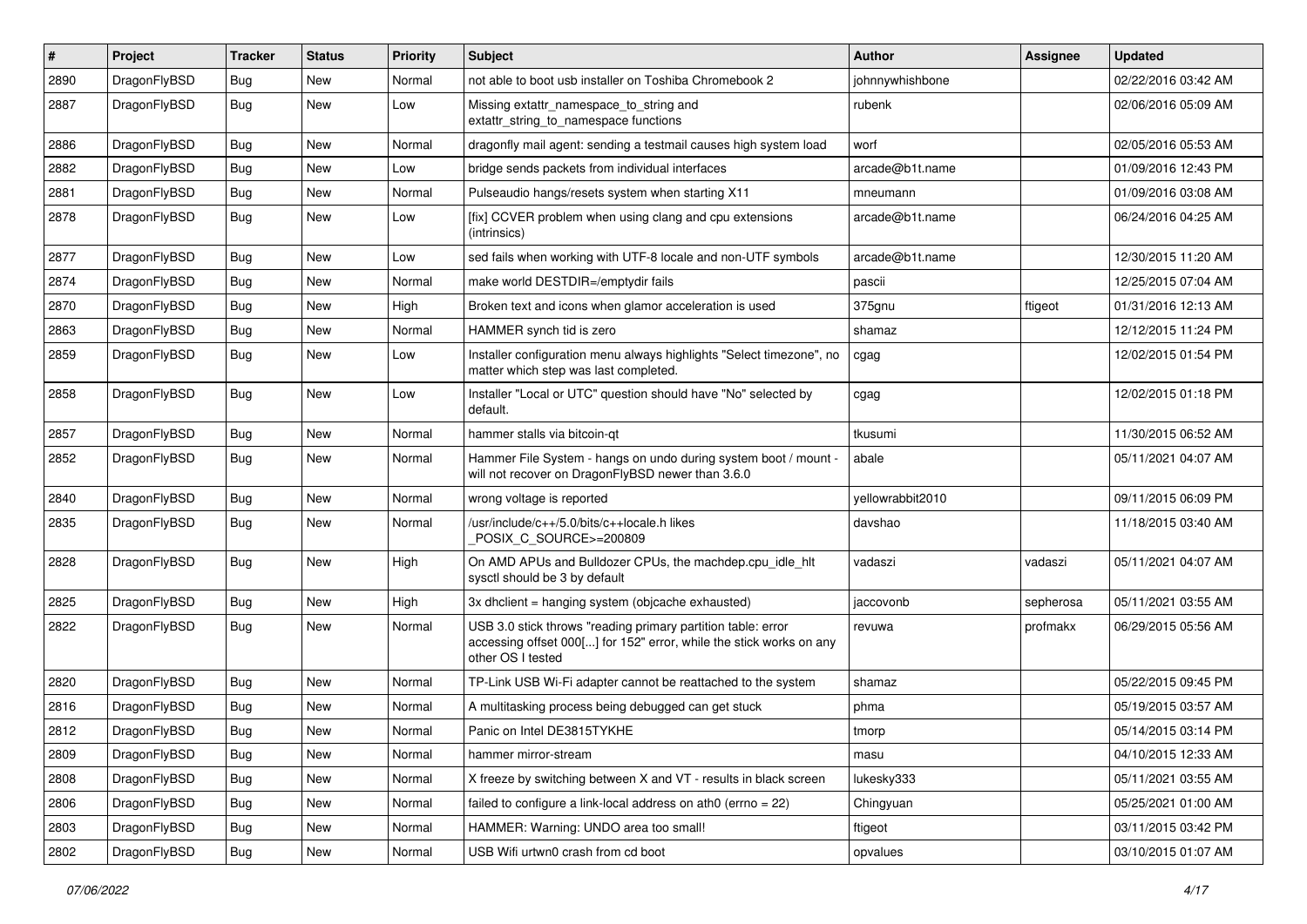| #    | Project      | <b>Tracker</b> | <b>Status</b> | <b>Priority</b> | Subject                                                                                                  | <b>Author</b>     | Assignee | <b>Updated</b>      |
|------|--------------|----------------|---------------|-----------------|----------------------------------------------------------------------------------------------------------|-------------------|----------|---------------------|
| 2799 | DragonFlyBSD | <b>Bug</b>     | <b>New</b>    | Normal          | Fatal trap 12 caused by moused(8) -p /dev/cual0                                                          | opvalues          |          | 03/04/2015 11:01 PM |
| 2788 | DragonFlyBSD | <b>Bug</b>     | New           | Normal          | ioctl GSLICEINFO: Not working for vnode slice                                                            | mneumann          |          | 02/12/2015 07:49 AM |
| 2746 | DragonFlyBSD | Bug            | New           | Normal          | some fraction of xterms started from the xmonad window manager<br>get killed with SIGALRM                | isenmann          | profmakx | 12/28/2014 02:51 AM |
| 2738 | DragonFlyBSD | <b>Bug</b>     | New           | Normal          | Hammer: Strange behavior when trying to recover old version of<br>moved file                             | roland            |          | 11/20/2014 08:02 AM |
| 2736 | DragonFlyBSD | Bug            | <b>New</b>    | High            | kernel panics on acpi_timer_probe function                                                               | cnb               |          | 05/11/2021 03:55 AM |
| 2735 | DragonFlyBSD | <b>Bug</b>     | New           | Urgent          | iwn panics SYSSASSERT                                                                                    | cnb               |          | 05/11/2021 03:55 AM |
| 2712 | DragonFlyBSD | <b>Bug</b>     | New           | Normal          | connect(2) returns EINVAL when retrying after ECONNREFUSED                                               | jorisgio          |          | 08/14/2014 05:31 PM |
| 2708 | DragonFlyBSD | Bug            | New           | Normal          | unable to send TCP nor UDP on age(4) interface                                                           | dermiste          |          | 05/11/2021 03:54 AM |
| 2688 | DragonFlyBSD | <b>Bug</b>     | New           | Normal          | 67613368bdda7 Fix wrong checks for U4B presence Asrock Z77M<br>difficulty detecting USB keyboard         | davshao           |          | 06/28/2014 07:08 PM |
| 2687 | DragonFlyBSD | Bug            | <b>New</b>    | Normal          | natacontrol software RAID in installer                                                                   | csmelosky         |          | 06/22/2014 12:03 PM |
| 2680 | DragonFlyBSD | Bug            | <b>New</b>    | Low             | boot0cfg update makes box unbootable                                                                     | herrgard          |          | 06/10/2014 06:02 AM |
| 2675 | DragonFlyBSD | Bug            | New           | Low             | Ultimate N WiFi Link 5300 get iwn_intr: fatal firmware error on 5GHz                                     | revuwa            |          | 05/11/2021 04:07 AM |
| 2674 | DragonFlyBSD | Bug            | <b>New</b>    | Normal          | <b>GPT Support</b>                                                                                       | ftigeot           |          | 12/28/2015 02:54 PM |
| 2657 | DragonFlyBSD | Bug            | New           | High            | Needs acl to migrate our servers                                                                         | ferney            |          | 03/31/2014 11:37 AM |
| 2652 | DragonFlyBSD | <b>Bug</b>     | New           | Normal          | 189a0ff3761b47  ix: Implement MSI-X support locks up Lenovo<br>S10 Intel Atom n270                       | davshao           |          | 05/14/2014 01:55 AM |
| 2647 | DragonFlyBSD | Bug            | <b>New</b>    | Normal          | HAMMER panic on 3.6.0                                                                                    | tuxillo           |          | 05/11/2021 03:54 AM |
| 2645 | DragonFlyBSD | Bug            | <b>New</b>    | Normal          | panic with dsched fq and ioprio                                                                          | jyoung15          |          | 02/20/2014 07:29 AM |
| 2641 | DragonFlyBSD | Bug            | <b>New</b>    | Normal          | Panic when loading natapci as module                                                                     | tuxillo           |          | 05/11/2021 03:54 AM |
| 2630 | DragonFlyBSD | Bug            | New           | Normal          | Bring in latest iconv fixes from FreeBSD10 as well as csmapper<br>updates                                | tuxillo           |          | 05/11/2021 03:54 AM |
| 2629 | DragonFlyBSD | Bug            | New           | Normal          | Replace gcc44 with llvm34, clang34, and libc++                                                           | tuxillo           |          | 06/02/2014 02:30 PM |
| 2626 | DragonFlyBSD | Bug            | New           | Normal          | iwn driver drops with error: "firmware error 'iwn_intr: fatal firmware<br>error"                         | rodyaj            |          | 01/09/2014 05:50 AM |
| 2622 | DragonFlyBSD | Bug            | <b>New</b>    | Normal          | VAIO FIT15E fn keys support                                                                              | nonsolosoft       |          | 12/31/2013 01:31 AM |
| 2621 | DragonFlyBSD | Bug            | New           | Normal          | core dump using cdrom                                                                                    | nonsolosoft       |          | 12/27/2013 12:43 AM |
| 2620 | DragonFlyBSD | Bug            | <b>New</b>    | Normal          | moused problem                                                                                           | FilippoMo         |          | 12/20/2013 10:32 AM |
| 2619 | DragonFlyBSD | <b>Bug</b>     | New           | Normal          | DragonFly 3.6 can't be installed on a 6TB volume                                                         | ftigeot           |          | 02/23/2014 11:55 PM |
| 2618 | DragonFlyBSD | <b>Bug</b>     | New           | Normal          | mouse problem on RELEASE-3_6_0                                                                           | FilippoMo         |          | 12/20/2013 03:26 AM |
| 2611 | DragonFlyBSD | <b>Bug</b>     | New           | Normal          | Change in IP address results in network not working                                                      | phma              |          | 12/05/2013 07:55 PM |
| 2609 | DragonFlyBSD | <b>Bug</b>     | New           | Normal          | master: panic: assertion<br>"LWKT_TOKEN_HELD_ANY(vm_object_token(object))" failed in<br>swp_pager_lookup | thomas.nikolajsen |          | 11/28/2013 11:36 AM |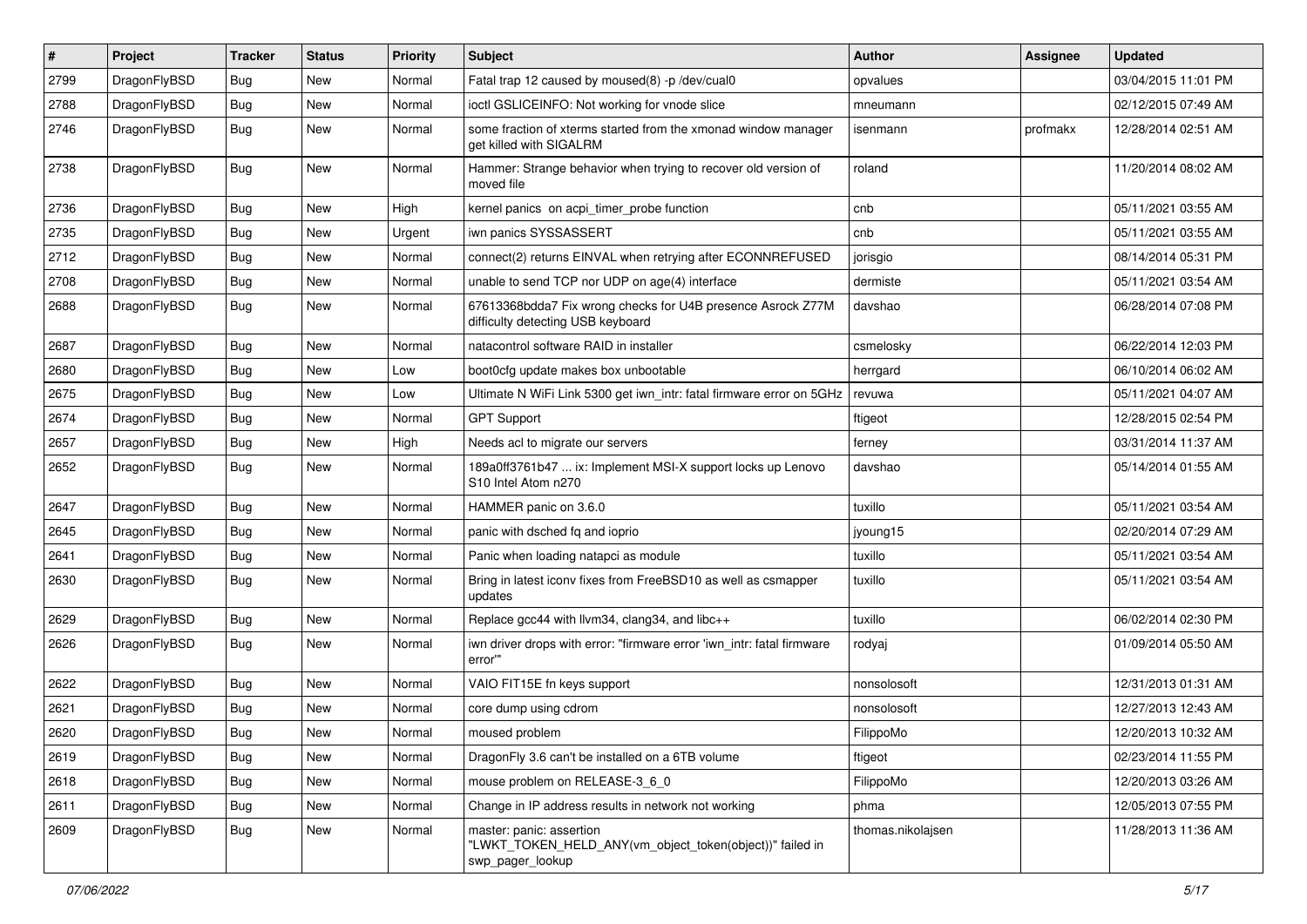| $\sharp$ | Project      | <b>Tracker</b> | <b>Status</b> | <b>Priority</b> | Subject                                                                                                                      | <b>Author</b>    | Assignee  | Updated             |
|----------|--------------|----------------|---------------|-----------------|------------------------------------------------------------------------------------------------------------------------------|------------------|-----------|---------------------|
| 2604     | DragonFlyBSD | Bug            | <b>New</b>    | Normal          | dell laptop does not boot with LATEST                                                                                        | isenmann         |           | 11/20/2013 02:07 AM |
| 2598     | DragonFlyBSD | <b>Bug</b>     | <b>New</b>    | Normal          | i386 via USB Booting                                                                                                         | mbzadegan        |           | 10/21/2013 02:28 AM |
| 2595     | DragonFlyBSD | Bug            | New           | Normal          | DragonFly 3.4.3 crashes on SUN Blade X6250 with Qlogic ISP 2432<br>FC card                                                   | Turvamies        |           | 10/07/2013 11:53 AM |
| 2587     | DragonFlyBSD | Bug            | <b>New</b>    | Normal          | SATA DVD writer not detected by DragonFly                                                                                    | srussell         |           | 09/04/2020 08:55 AM |
| 2586     | DragonFlyBSD | Bug            | <b>New</b>    | Normal          | pf: "modulate" state seems problematic                                                                                       | srussell         |           | 09/25/2013 07:36 PM |
| 2585     | DragonFlyBSD | Bug            | New           | Normal          | Dfly 3.4.3 on ESXi 5.1, HP Smart Array P410 passthrough<br>recognised, but not functioning                                   | yggdrasil        | swildner  | 05/09/2022 08:14 AM |
| 2577     | DragonFlyBSD | Bug            | <b>New</b>    | Normal          | virtio-blk iops performance is cpu limited on high end devices                                                               | gjs278           | vsrinivas | 08/01/2013 02:28 PM |
| 2569     | DragonFlyBSD | Bug            | <b>New</b>    | Normal          | ctime NFS                                                                                                                    | ferney           |           | 08/11/2013 04:35 AM |
| 2568     | DragonFlyBSD | Bug            | New           | Normal          | AHCI panic                                                                                                                   | josepht          |           | 06/07/2013 05:52 PM |
| 2565     | DragonFlyBSD | Bug            | <b>New</b>    | Normal          | "ifconfig ix0 up" panic                                                                                                      | Itpig402a        |           | 06/03/2013 05:46 AM |
| 2557     | DragonFlyBSD | Bug            | <b>New</b>    | Normal          | stock 3.4.1 kernel halts during booting if dm and dm_target_crypt<br>are loaded and RAID controller is present               | phma             |           | 05/12/2013 10:38 PM |
| 2552     | DragonFlyBSD | Bug            | <b>New</b>    | Low             | hammer recovery should indicate progress                                                                                     | phma             |           | 05/03/2013 12:13 AM |
| 2547     | DragonFlyBSD | Bug            | New           | High            | crashed while doing a dry run of pkg_rolling-replace                                                                         | phma             |           | 04/18/2013 10:40 PM |
| 2544     | DragonFlyBSD | Bug            | New           | Normal          | live DVD system boot (menu option 1) caused db> prompt on<br>PE1950                                                          | estrabd          |           | 05/11/2021 03:54 AM |
| 2535     | DragonFlyBSD | Bug            | <b>New</b>    | Normal          | Imap processes apparentlt blocked on disk I/O                                                                                | ftigeot          |           | 04/02/2013 09:31 AM |
| 2531     | DragonFlyBSD | Bug            | <b>New</b>    | Normal          | camcontrol fails to disable APM                                                                                              | m.lombardi85     |           | 03/23/2013 12:28 PM |
| 2529     | DragonFlyBSD | Bug            | <b>New</b>    | Low             | Sundance network adapter is not detected and attached                                                                        | kworr            |           | 03/25/2013 02:29 AM |
| 2526     | DragonFlyBSD | Bug            | New           | Normal          | hammer cleanup doesn't run on first day of DST                                                                               | pavalos          |           | 10/18/2016 05:28 PM |
| 2520     | DragonFlyBSD | Bug            | New           | Normal          | panic: assertion "IS_SERIALIZED((ifp->if_serializer))" failed in<br>if_default_serialize_assert at /usr/src/sys/net/if.c:437 | ano              |           | 03/09/2013 12:14 AM |
| 2509     | DragonFlyBSD | <b>Bug</b>     | <b>New</b>    | Normal          | Redefinition of DIRBLKSIZ in restore(8)                                                                                      | swildner         |           | 06/04/2022 04:40 AM |
| 2498     | DragonFlyBSD | Bug            | New           | Normal          | DFBSD v3.2.2-RELEASE - LIST_FIRST(&bp->b_dep) == NULL"<br>failed in vfs_vmio_release                                         | tuxillo          |           | 05/31/2022 04:09 PM |
| 2496     | DragonFlyBSD | <b>Bug</b>     | <b>New</b>    | Normal          | NTFS malloc limit exceeded                                                                                                   | plasmob          | tuxillo   | 02/19/2013 08:47 AM |
| 2495     | DragonFlyBSD | Bug            | New           | High            | DFBSD v3.3.0.960.g553fe7 - ocnt != 0" failed in<br>prop_object_release                                                       | tuxillo          |           | 05/31/2022 04:08 PM |
| 2493     | DragonFlyBSD | <b>Bug</b>     | New           | Normal          | vidcontrol: invalid video mode name                                                                                          | Svarov           |           | 01/24/2013 09:55 AM |
| 2490     | DragonFlyBSD | Bug            | New           | Normal          | nmalloc should color addresses to avoid cache bank conflictsw                                                                | vsrinivas        |           | 06/10/2014 05:51 AM |
| 2489     | DragonFlyBSD | Bug            | <b>New</b>    | Normal          | nmalloc doesn't cache VA for allocations > 8KB                                                                               | vsrinivas        |           | 06/10/2014 05:51 AM |
| 2473     | DragonFlyBSD | Bug            | New           | Normal          | Kernel crash when trying to up the wpi0 device (Dfly<br>v3.3.0.758.g47388-DEVELOPMENT)                                       | tomaz            |           | 02/24/2014 08:50 AM |
| 2453     | DragonFlyBSD | <b>Bug</b>     | New           | Normal          | panic: assertion "gd->gd_spinlocks == $0$ " failed                                                                           | Johannes.Hofmann |           | 11/12/2012 12:54 PM |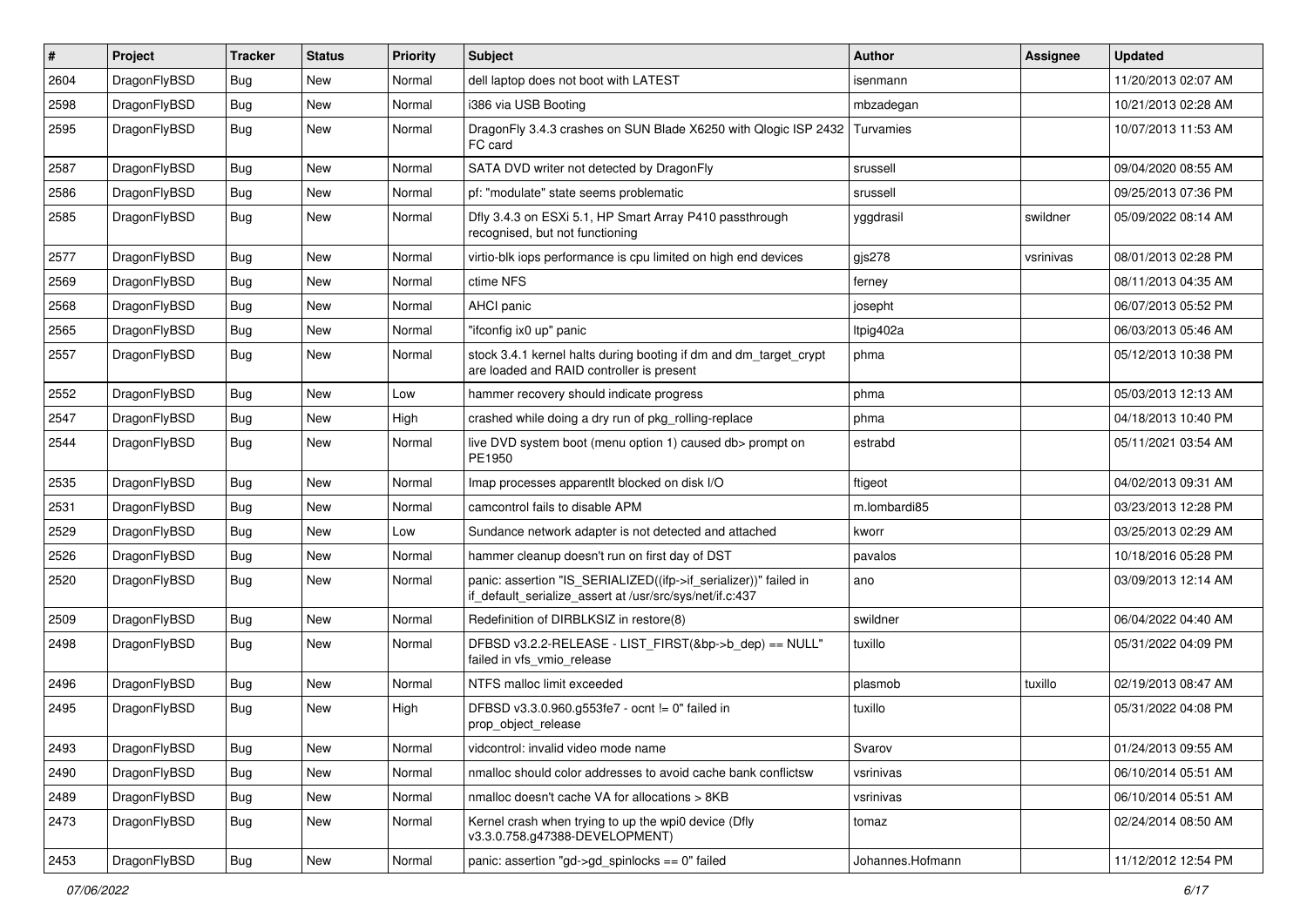| $\pmb{\#}$ | Project      | <b>Tracker</b> | <b>Status</b> | <b>Priority</b> | <b>Subject</b>                                                                                             | <b>Author</b>     | Assignee  | <b>Updated</b>      |
|------------|--------------|----------------|---------------|-----------------|------------------------------------------------------------------------------------------------------------|-------------------|-----------|---------------------|
| 2444       | DragonFlyBSD | Bug            | New           | Normal          | Crash during Hammer overnight cleanup                                                                      | justin            |           | 11/04/2012 07:58 AM |
| 2436       | DragonFlyBSD | Bug            | <b>New</b>    | Normal          | panic: assertion "lp->lwp_qcpu == dd->cpuid" failed in<br>dfly_acquire_curproc                             | thomas.nikolajsen |           | 01/23/2013 11:07 AM |
| 2434       | DragonFlyBSD | Bug            | New           | Normal          | BTX Halted - Boot fails on USB/GUI                                                                         | lucmv             |           | 10/17/2012 08:12 PM |
| 2430       | DragonFlyBSD | <b>Bug</b>     | <b>New</b>    | Normal          | Alternate Password Hash method                                                                             | robin.carey1      |           | 10/07/2012 06:28 AM |
| 2423       | DragonFlyBSD | Bug            | <b>New</b>    | Urgent          | After multiple panics/locks, hitting KKASSERT in<br>hammer_init_cursor                                     | rumcic            |           | 09/18/2012 02:28 AM |
| 2421       | DragonFlyBSD | <b>Bug</b>     | <b>New</b>    | High            | Kernel panic: vm_fault: page 0xc0f70000 not busy!                                                          | lentferj          |           | 10/03/2012 08:16 AM |
| 2416       | DragonFlyBSD | Bug            | <b>New</b>    | Normal          | .' entry can be removed on mounted nfs filesystem                                                          | ftigeot           | tuxillo   | 06/03/2014 04:40 AM |
| 2412       | DragonFlyBSD | Bug            | <b>New</b>    | Normal          | wlan0 fails to get address via dhclient                                                                    | nonsolosoft       |           | 08/30/2012 05:55 AM |
| 2403       | DragonFlyBSD | Bug            | New           | Low             | newfs -E doesn't handle /dev/serno device names properly                                                   | ftigeot           |           | 08/17/2012 05:07 AM |
| 2389       | DragonFlyBSD | Bug            | <b>New</b>    | Normal          | computer crashed while listing processes                                                                   | phma              |           | 06/18/2012 02:49 PM |
| 2387       | DragonFlyBSD | Bug            | <b>New</b>    | Normal          | hammer ignores -t during dedup                                                                             | phma              |           | 06/17/2012 12:30 PM |
| 2371       | DragonFlyBSD | <b>Bug</b>     | New           | Normal          | Timezone problem with America/Sao_Paulo                                                                    | raitech           |           | 05/17/2012 01:42 PM |
| 2370       | DragonFlyBSD | Bug            | <b>New</b>    | Normal          | panic: ffs_valloc: dup alloc                                                                               | marino            | vsrinivas | 02/01/2013 09:28 AM |
| 2369       | DragonFlyBSD | Bug            | <b>New</b>    | Normal          | panic: Bad link elm 0xffffffe07edf6068 next->prev != elm                                                   | jaydg             |           | 08/15/2012 03:04 AM |
| 2331       | DragonFlyBSD | Bug            | <b>New</b>    | Normal          | reading mouse mode from unopen file descriptor hangs mouse<br>driver                                       | phma              |           | 03/14/2012 09:43 AM |
| 2329       | DragonFlyBSD | <b>Bug</b>     | <b>New</b>    | Normal          | ibm x3550 & acpi                                                                                           | ano               |           | 06/03/2014 11:37 AM |
| 2324       | DragonFlyBSD | Bug            | New           | Normal          | natacotrol support > 2TB not working even after the ftigeot patch                                          | zenny             |           | 03/03/2012 01:00 AM |
| 2319       | DragonFlyBSD | Bug            | New           | Normal          | crypt/passwd forward compat                                                                                | c.turner1         |           | 02/28/2012 12:39 PM |
| 2316       | DragonFlyBSD | Bug            | New           | Normal          | Ungraceful invalid password handling for adding a new user in the<br>installer                             | rune              |           | 04/27/2012 11:23 PM |
| 2311       | DragonFlyBSD | <b>Bug</b>     | <b>New</b>    | Normal          | Xorg crash having something to do with drm                                                                 | phma              |           | 02/22/2012 09:59 AM |
| 2308       | DragonFlyBSD | Bug            | New           | Normal          | System freeze when unloading snd_hda                                                                       | jaydg             |           | 02/19/2012 07:15 AM |
| 2306       | DragonFlyBSD | <b>Bug</b>     | <b>New</b>    | Normal          | a crash starts the kernel debugger in text mode, but just reboots in X                                     | phma              |           | 02/11/2012 08:02 PM |
| 2297       | DragonFlyBSD | <b>Bug</b>     | New           | Normal          | strange NFS (client) error messages / problems                                                             | Anonymous         |           | 02/19/2012 02:59 PM |
| 2292       | DragonFlyBSD | Bug            | New           | Normal          | re interface with jumbo frames (mtu larger than 1500) hangs after<br>some traffic                          | Anonymous         |           | 01/31/2012 12:11 AM |
| 2287       | DragonFlyBSD | <b>Bug</b>     | New           | Normal          | HAMMER(ROOT) Illegal UNDO TAIL signature at<br>300000001967c000                                            | y0n3t4n1          |           | 11/07/2018 01:22 AM |
| 2283       | DragonFlyBSD | <b>Bug</b>     | New           | Normal          | DFBSD DragonFly v2.13.0.957.g4f459 - pmap_release: page<br>should already be gone 0xc27120bc               | tuxillo           |           | 01/23/2012 03:03 AM |
| 2265       | DragonFlyBSD | Bug            | New           | Normal          | mbsrtowcs does not properly handle invalid mbstate_t in ps                                                 | c.turner1         | swildner  | 01/10/2012 07:56 PM |
| 2254       | DragonFlyBSD | Bug            | New           | Normal          | panic: assertion "ref < &td->td toks end" failed in lwkt gettoken at<br>/usr/src/sys/kern/lwkt_token.c:588 | eocallaghan       |           | 12/05/2011 10:21 PM |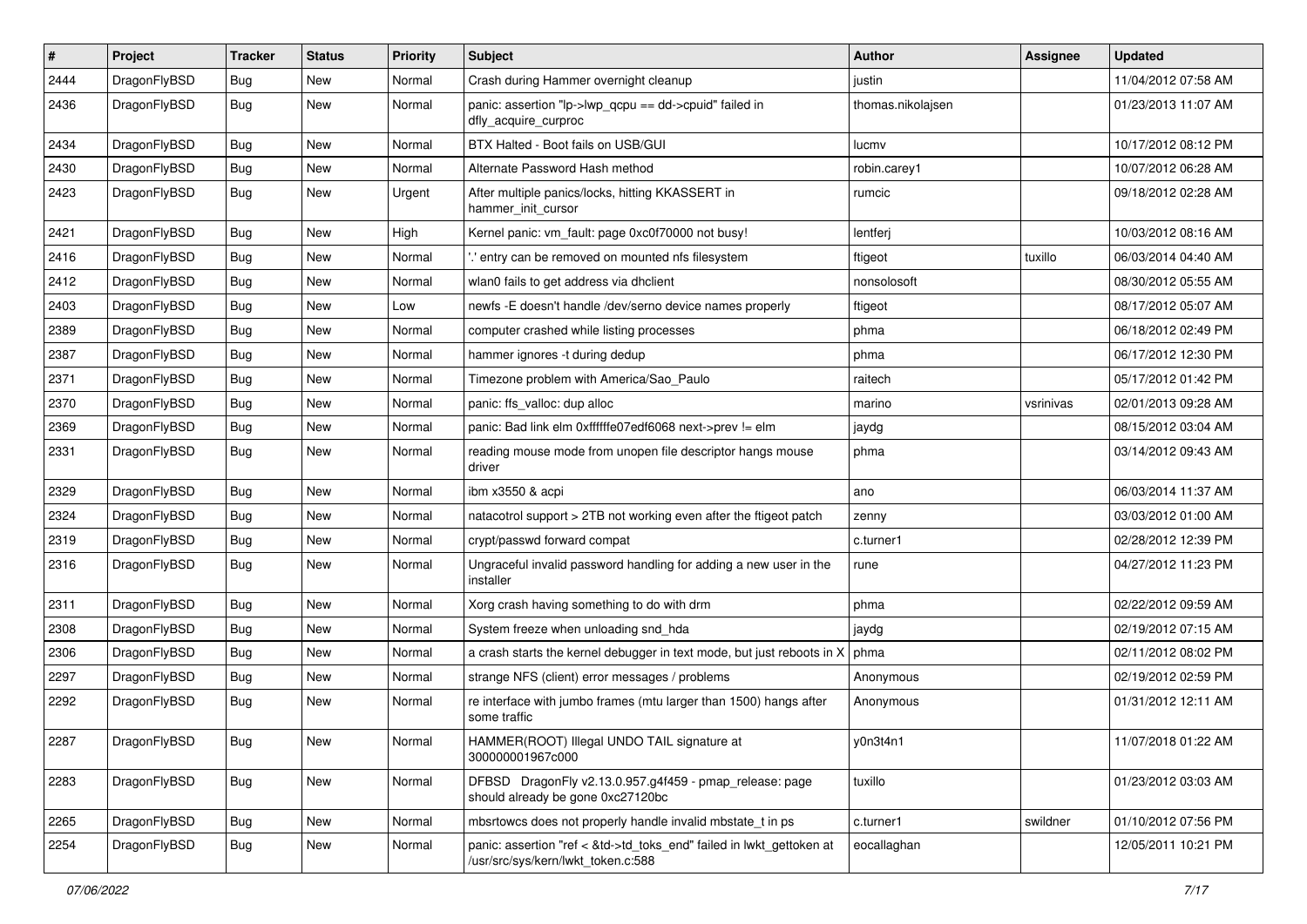| $\vert$ # | Project      | <b>Tracker</b> | <b>Status</b> | <b>Priority</b> | <b>Subject</b>                                                                                             | Author       | Assignee  | <b>Updated</b>      |
|-----------|--------------|----------------|---------------|-----------------|------------------------------------------------------------------------------------------------------------|--------------|-----------|---------------------|
| 2252      | DragonFlyBSD | <b>Bug</b>     | <b>New</b>    | Low             | snd hda not useable if loaded via /boot/loader.conf                                                        | xbit         | swildner  | 12/14/2011 12:23 AM |
| 2250      | DragonFlyBSD | Bug            | <b>New</b>    | Normal          | Kernel panic                                                                                               | adamk        |           | 11/23/2018 01:10 AM |
| 2248      | DragonFlyBSD | <b>Bug</b>     | <b>New</b>    | Normal          | sysctl panic                                                                                               | pavalos      |           | 11/23/2011 06:23 PM |
| 2245      | DragonFlyBSD | Bug            | New           | Normal          | panic: assertion "ref < &td->td_toks_end" failed in lwkt_gettoken at<br>/usr/src/sys/kern/lwkt_token.c:588 | juanfra684   |           | 11/22/2011 07:41 PM |
| 2224      | DragonFlyBSD | <b>Bug</b>     | New           | Normal          | v2.13.0.291.gaa7ec - Panic on fq while installing world                                                    | tuxillo      |           | 11/18/2011 01:40 AM |
| 2210      | DragonFlyBSD | Bug            | <b>New</b>    | Normal          | Bugtracker cannot assign default project for new users                                                     | ahuete.devel |           | 11/17/2011 11:30 AM |
| 2199      | DragonFlyBSD | <b>Bug</b>     | New           | Normal          | screen segfaults if utmpx isn't present                                                                    | pavalos      |           | 11/15/2011 10:52 PM |
| 2182      | DragonFlyBSD | Bug            | <b>New</b>    | Normal          | if msk PHY FIFO underrun/overflow                                                                          | nonsolosoft  |           | 09/03/2012 06:39 AM |
| 2171      | DragonFlyBSD | Bug            | New           | Normal          | DFBSD v2.13.0.151.gdc8442 - panic: assertion "(*ptep &<br>$(PG_MANAGED PG_V)$ == PG_V"                     | tuxillo      |           | 11/04/2011 05:06 PM |
| 2167      | DragonFlyBSD | Bug            | <b>New</b>    | Normal          | shutdown/reboot fails after uptime msg                                                                     | marino       |           | 11/28/2011 03:01 AM |
| 2166      | DragonFlyBSD | <b>Bug</b>     | <b>New</b>    | Normal          | DFBSD v2.13.0.109.g05b9d - Strange lockups                                                                 | tuxillo      |           | 10/29/2011 11:20 AM |
| 2164      | DragonFlyBSD | <b>Bug</b>     | <b>New</b>    | Normal          | panic on reboot from usb.                                                                                  | eocallaghan  |           | 10/27/2011 09:29 AM |
| 2161      | DragonFlyBSD | Bug            | <b>New</b>    | Normal          | Outdated xorg.conf file gets installed into etc and screws up mouse                                        | eocallaghan  |           | 10/27/2011 01:51 PM |
| 2158      | DragonFlyBSD | <b>Bug</b>     | New           | Normal          | iwn panics with assertion on boot.                                                                         | eocallaghan  |           | 10/24/2011 04:13 PM |
| 2154      | DragonFlyBSD | Bug            | <b>New</b>    | Normal          | vkernel copyout() doesn't return EFAULT on error                                                           | vsrinivas    |           | 10/20/2011 03:53 AM |
| 2153      | DragonFlyBSD | <b>Bug</b>     | <b>New</b>    | Normal          | Too many unuseful warnings at boot                                                                         | juanfra684   |           | 10/18/2011 10:16 PM |
| 2141      | DragonFlyBSD | <b>Bug</b>     | <b>New</b>    | Urgent          | loader and/or documentation broken                                                                         | sjg          |           | 01/20/2012 10:51 AM |
| 2140      | DragonFlyBSD | Bug            | <b>New</b>    | High            | hammer_io_delallocate panic with 'duplicate entry' message                                                 | ttw          |           | 10/07/2011 12:22 PM |
| 2138      | DragonFlyBSD | <b>Bug</b>     | <b>New</b>    | Normal          | > 100% CPU usage                                                                                           | robin.carey1 |           | 09/26/2011 12:20 PM |
| 2136      | DragonFlyBSD | Bug            | <b>New</b>    | Normal          | socketpair() doesn't free file descriptors on copyout failure                                              | vsrinivas    |           | 04/05/2013 09:13 AM |
| 2129      | DragonFlyBSD | <b>Bug</b>     | <b>New</b>    | Normal          | DFBSD v2.11.0.661.gf9438 i386 - panic: lockmgr thrd_sleep                                                  | tuxillo      |           | 09/05/2011 09:49 AM |
| 2125      | DragonFlyBSD | <b>Bug</b>     | <b>New</b>    | Normal          | Weird garbage in dmesg                                                                                     | herrgard     |           | 08/30/2011 08:04 PM |
| 2124      | DragonFlyBSD | Bug            | New           | Normal          | getty repeating too quickly on port /dev/ttyv0                                                             | sgeorge.ml   |           | 09/01/2011 04:28 AM |
| 2123      | DragonFlyBSD | <b>Bug</b>     | <b>New</b>    | Normal          | hammer is losing files                                                                                     | schmir       |           | 08/30/2011 07:56 PM |
| 2117      | DragonFlyBSD | Bug            | New           | High            | ACPI and/or bce(4) problem with 2.11.0.673.g0d557 on HP DL380<br>G6                                        | pauska       |           | 08/22/2011 10:15 AM |
| 2115      | DragonFlyBSD | Bug            | New           | Normal          | [msk] system freeze after receive some paquet                                                              | bsdsx        |           | 08/22/2011 10:22 AM |
| 2113      | DragonFlyBSD | Bug            | <b>New</b>    | Normal          | nmalloc threaded program fork leak                                                                         | vsrinivas    | vsrinivas | 08/11/2011 07:25 PM |
| 2107      | DragonFlyBSD | Bug            | New           | Normal          | 2.10.1 sata dvd drive issue                                                                                | ausppc       |           | 07/31/2011 08:41 PM |
| 2104      | DragonFlyBSD | Bug            | New           | Normal          | network configuration seg. fault on install CD                                                             | navratil     |           | 07/26/2011 07:55 AM |
| 2099      | DragonFlyBSD | Bug            | New           | Normal          | page fault panic in vm system                                                                              | pavalos      |           | 07/10/2011 08:51 AM |
| 2095      | DragonFlyBSD | Bug            | New           | Low             | Running installer post-install: Unsupported DFUI transport "                                               | greenrd      |           | 06/26/2011 09:20 AM |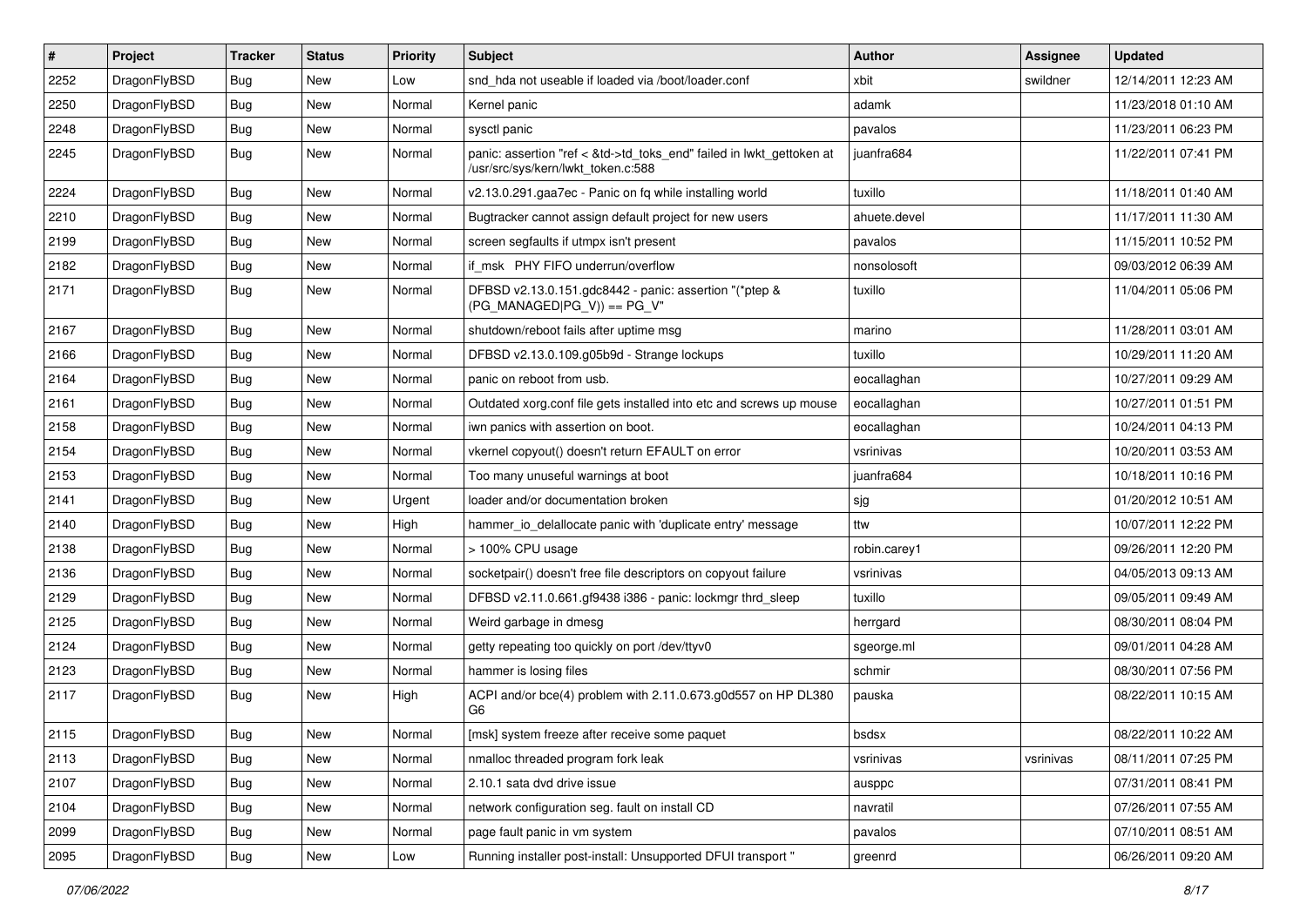| $\pmb{\#}$ | Project      | <b>Tracker</b> | <b>Status</b> | <b>Priority</b> | Subject                                                                                       | <b>Author</b>     | Assignee | <b>Updated</b>      |
|------------|--------------|----------------|---------------|-----------------|-----------------------------------------------------------------------------------------------|-------------------|----------|---------------------|
| 2094       | DragonFlyBSD | Bug            | New           | Normal          | Segfault when gdb printing backtrace from core dump                                           | greenrd           |          | 06/25/2011 04:14 PM |
| 2092       | DragonFlyBSD | Bug            | <b>New</b>    | Normal          | Panic: Bad link elm 0x next->prev != elm                                                      | masterblaster     | dillon   | 12/04/2011 12:49 PM |
| 2085       | DragonFlyBSD | Bug            | New           | Normal          | panic: assertion: (m->flags & PG_MAPPED) == 0 in<br>vm_page_free_toq                          | vsrinivas         |          | 06/10/2011 07:48 AM |
| 2084       | DragonFlyBSD | Bug            | <b>New</b>    | Normal          | DFBSD v2.11.0.242.g4d317 - panic: zone: entry not free                                        | tuxillo           |          | 07/03/2012 01:23 AM |
| 2082       | DragonFlyBSD | <b>Bug</b>     | New           | Normal          | dfbsd 2.10.1 amd64 - mc port build error with 'bmake bin-install'                             | sun-doctor        |          | 05/25/2011 07:18 PM |
| 2080       | DragonFlyBSD | Bug            | New           | Normal          | panic: lockmgr thrd_sleep: called from interrupt, ipi, or hard code<br>section                | rumcic            |          | 05/30/2011 05:06 PM |
| 2078       | DragonFlyBSD | Bug            | <b>New</b>    | Normal          | DFBSD i386 v2.11.0.201.g3ed2f - Panic during installworld into a<br>vn0 device                | tuxillo           |          | 05/19/2011 07:50 PM |
| 2077       | DragonFlyBSD | <b>Bug</b>     | <b>New</b>    | Normal          | USB devices conflicting                                                                       | srussell          |          | 05/17/2011 05:12 PM |
| 2075       | DragonFlyBSD | Bug            | <b>New</b>    | Normal          | pflogd on x86 64                                                                              | fanch             |          | 05/16/2011 04:04 PM |
| 2072       | DragonFlyBSD | Bug            | <b>New</b>    | Normal          | Fatal trap 12: stopped at lwkt_send_ipiq3                                                     | rumcic            |          | 05/17/2011 04:12 AM |
| 2071       | DragonFlyBSD | Bug            | New           | High            | Panic on assertion: $(int)(flag->seq - seq) > 0$ in hammer flusher flush<br>after inode error | vsrinivas         |          | 06/12/2011 07:59 AM |
| 2067       | DragonFlyBSD | <b>Bug</b>     | <b>New</b>    | Normal          | sound/pcm: "play interrupt timeout, channel dead"                                             | matthiasr         |          | 05/11/2021 03:55 AM |
| 2061       | DragonFlyBSD | Bug            | New           | Normal          | USB keyboard boot panic                                                                       | sjg               |          | 05/04/2012 12:20 AM |
| 2055       | DragonFlyBSD | Bug            | New           | Normal          | $ssh + IPV6 + bridge \Rightarrow connection freezes$                                          | steve             |          | 04/24/2011 07:13 PM |
| 2052       | DragonFlyBSD | Bug            | <b>New</b>    | Normal          | Kernel panic: CPU APIC ID out of range                                                        | Anonymous         |          | 05/02/2011 11:06 AM |
| 2051       | DragonFlyBSD | Bug            | New           | Normal          | No ipv6 lan route entry created on 2.10                                                       | ftigeot           |          | 04/21/2011 10:37 AM |
| 2048       | DragonFlyBSD | Bug            | <b>New</b>    | Normal          | panic: ffs sync: rofs mod                                                                     | pavalos           |          | 04/12/2011 05:45 AM |
| 2045       | DragonFlyBSD | <b>Bug</b>     | New           | Normal          | ral(4): Fatal trap 12: page fault while in kernel mode (two panics)                           | herrgard          |          | 11/03/2011 05:34 PM |
| 2042       | DragonFlyBSD | Bug            | New           | Normal          | kernel panic, when run boot0cfg                                                               | sepherosa         |          | 05/31/2022 03:01 PM |
| 2020       | DragonFlyBSD | Bug            | New           | Low             | Port brcm80211 driver from Linux to DragonFly BSD                                             | studer            |          | 03/05/2011 10:54 PM |
| 2008       | DragonFlyBSD | Bug            | New           | Normal          | lwkt_setcpu_remote: td->td_flags 00800621 console flood                                       | pavalos           |          | 03/06/2011 09:37 PM |
| 2004       | DragonFlyBSD | <b>Bug</b>     | <b>New</b>    | Normal          | LWKT WAIT IPIQ panic                                                                          | steve             |          | 03/08/2011 05:46 PM |
| 1990       | DragonFlyBSD | Bug            | New           | Normal          | /mnt too large to mount                                                                       | peur.neu          |          | 02/16/2011 11:24 PM |
| 1984       | DragonFlyBSD | Bug            | <b>New</b>    | Normal          | hammer mount fails after crash - HAMMER: FIFO record bad head<br>signature                    | thomas.nikolajsen |          | 03/08/2011 06:57 PM |
| 1982       | DragonFlyBSD | <b>Bug</b>     | New           | Low             | There is no linuxulator on x86-64                                                             | herrgard          |          | 05/31/2022 02:25 PM |
| 1975       | DragonFlyBSD | Bug            | New           | Normal          | Applications seg fault in select() and poll()                                                 | rumcic            |          | 05/31/2022 02:58 PM |
| 1969       | DragonFlyBSD | <b>Bug</b>     | New           | Normal          | pf-related network problem                                                                    | pavalos           | lentferj | 02/01/2011 06:57 PM |
| 1964       | DragonFlyBSD | Bug            | New           | Normal          | iwn (panic assertion : wlan_assert_serialized)                                                | sjmm.ptr          | josepht  | 02/01/2011 12:57 PM |
| 1961       | DragonFlyBSD | <b>Bug</b>     | New           | Normal          | Can't create dump from DDB                                                                    | shamaz            |          | 01/29/2011 09:02 PM |
| 1959       | DragonFlyBSD | Bug            | New           | Normal          | DFBSD v2.9.1.422.gc98f2 - Panic during boot - IPv6 and PF                                     | tuxillo           |          | 01/13/2011 03:37 AM |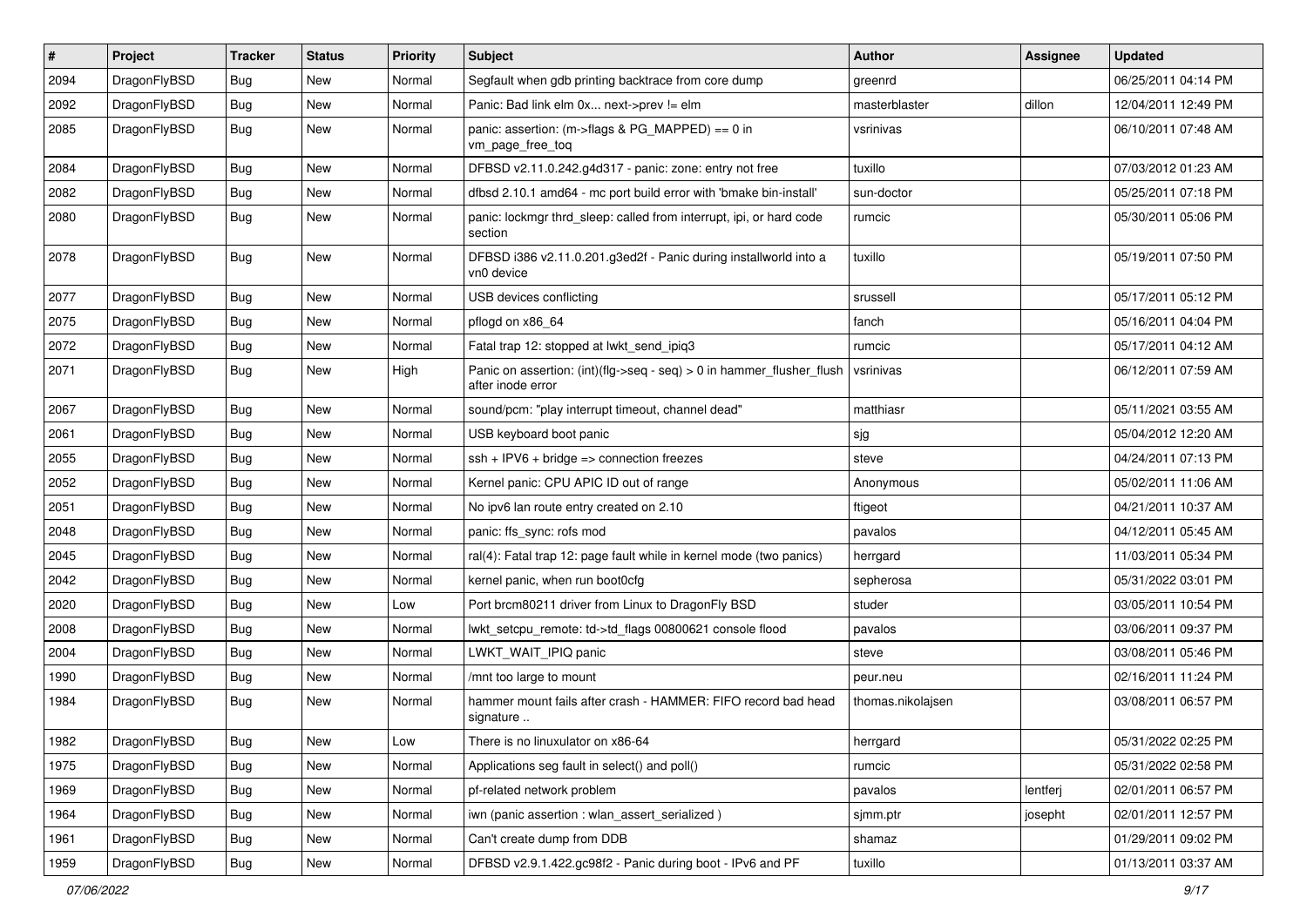| #    | Project      | <b>Tracker</b> | <b>Status</b> | <b>Priority</b> | <b>Subject</b>                                                                                                                                                                                    | <b>Author</b>      | Assignee | <b>Updated</b>      |
|------|--------------|----------------|---------------|-----------------|---------------------------------------------------------------------------------------------------------------------------------------------------------------------------------------------------|--------------------|----------|---------------------|
| 1951 | DragonFlyBSD | Bug            | <b>New</b>    | Normal          | dma_timeouts at phyaddr on a good hdd                                                                                                                                                             | peur.neu           |          | 01/04/2011 07:12 AM |
| 1949 | DragonFlyBSD | Bug            | <b>New</b>    | Normal          | iwn panic                                                                                                                                                                                         | pavalos            |          | 01/30/2011 03:21 AM |
| 1947 | DragonFlyBSD | Bug            | New           | Low             | GA-880GM-UD2H (rev. 1.3) AHCI fails to detect disks at the end of<br>the RAID controller                                                                                                          | eocallaghan        |          | 11/27/2021 08:46 AM |
| 1946 | DragonFlyBSD | Bug            | New           | Normal          | ieee80211 panic                                                                                                                                                                                   | pavalos            | josepht  | 01/27/2011 06:00 PM |
| 1944 | DragonFlyBSD | Bug            | <b>New</b>    | Normal          | panic: backing object 0xdea7b258 was somehow re-referenced<br>during collapse!                                                                                                                    | sepherosa          |          | 12/27/2010 02:06 AM |
| 1943 | DragonFlyBSD | Bug            | New           | Normal          | hammer assertion panic                                                                                                                                                                            | peter              |          | 12/27/2010 12:45 AM |
| 1942 | DragonFlyBSD | Bug            | New           | Normal          | locking against myself in getcacheblk()?                                                                                                                                                          | qhwt.dfly          |          | 05/31/2022 02:15 PM |
| 1941 | DragonFlyBSD | Bug            | <b>New</b>    | Normal          | wlan config crash                                                                                                                                                                                 | abandon.every.hope |          | 12/24/2010 07:54 PM |
| 1939 | DragonFlyBSD | Bug            | New           | Normal          | Panic on nightly build and stress test box                                                                                                                                                        | lentferj           |          | 12/18/2010 08:41 AM |
| 1935 | DragonFlyBSD | Bug            | New           | Normal          | mouse does not work after switching between x and console                                                                                                                                         | shamaz             |          | 12/13/2010 10:06 AM |
| 1923 | DragonFlyBSD | Bug            | New           | Normal          | Abysmal NFS performance with IPv6                                                                                                                                                                 | ftigeot            |          | 12/05/2010 09:34 PM |
| 1920 | DragonFlyBSD | Bug            | New           | High            | system hangs                                                                                                                                                                                      | zhtw               |          | 11/22/2010 08:59 AM |
| 1917 | DragonFlyBSD | Bug            | New           | Normal          | panic: assertion: (RB_EMPTY(&ip->rec_tree) && (ip->flags &<br>HAMMER_INODE_XDIRTY) == 0)    (!RB_EMPTY(&ip->rec_tree)<br>&& (ip->flags & HAMMER INODE XDIRTY) != 0) in<br>hammer_flush_inode_done | qhwt.dfly          |          | 11/24/2010 03:23 AM |
| 1916 | DragonFlyBSD | Bug            | <b>New</b>    | Normal          | Constant crashes on x86_64 with UFS                                                                                                                                                               | lentferj           |          | 11/21/2010 07:40 PM |
| 1913 | DragonFlyBSD | Bug            | New           | Normal          | panic: assertion: ip->flush_state != HAMMER_FST_FLUSH in<br>hammer_flush_inode_core                                                                                                               | swildner           |          | 11/20/2010 05:27 PM |
| 1907 | DragonFlyBSD | Bug            | New           | Normal          | Hammer crash in hammer flusher flush()                                                                                                                                                            | swildner           |          | 11/11/2010 05:07 AM |
| 1899 | DragonFlyBSD | Bug            | New           | Normal          | Keyboard doesn't work                                                                                                                                                                             | fransm             |          | 05/15/2022 03:32 PM |
| 1884 | DragonFlyBSD | Bug            | <b>New</b>    | Normal          | System completely freezes while listening music (devbuf: malloc<br>limit exceeded)                                                                                                                | shamaz             |          | 01/24/2011 05:00 PM |
| 1882 | DragonFlyBSD | Bug            | New           | Low             | Idea for handling new USB vendor/device codes                                                                                                                                                     | bmk                |          | 10/20/2010 12:15 PM |
| 1877 | DragonFlyBSD | Bug            | <b>New</b>    | Normal          | Freeze during 1st hammer cleanup after new install                                                                                                                                                | elekktretterr      |          | 05/15/2022 11:43 AM |
| 1876 | DragonFlyBSD | <b>Bug</b>     | New           | Normal          | devfs in jail + logging out from console(ttyv1+) -> panic                                                                                                                                         | qhwt.dfly          | tuxillo  | 05/31/2022 03:24 PM |
| 1874 | DragonFlyBSD | <b>Bug</b>     | New           | Normal          | mpd listening on all IPs, accepting only on one                                                                                                                                                   | rumcic             |          | 05/08/2011 01:01 PM |
| 1873 | DragonFlyBSD | Bug            | <b>New</b>    | Normal          | Panic upon usb mouse detach and reattaching                                                                                                                                                       | rumcic             |          | 02/01/2011 09:53 AM |
| 1867 | DragonFlyBSD | <b>Bug</b>     | New           | Normal          | it(4) motherboard and fan problems                                                                                                                                                                | tuxillo            |          | 07/08/2011 10:48 AM |
| 1861 | DragonFlyBSD | <b>Bug</b>     | New           | Normal          | panic via kprintf (lockmgr called in a hard section)                                                                                                                                              | vsrinivas          |          | 10/11/2010 12:56 AM |
| 1850 | DragonFlyBSD | <b>Bug</b>     | <b>New</b>    | Normal          | volume-add on hammer root fs panic                                                                                                                                                                | Johannes.Hofmann   |          | 04/18/2019 04:27 AM |
| 1836 | DragonFlyBSD | <b>Bug</b>     | <b>New</b>    | Normal          | Incorrect TCP checksum show up in tcpdump                                                                                                                                                         | robgar1            |          | 05/15/2022 11:22 AM |
| 1826 | DragonFlyBSD | <b>Bug</b>     | New           | Normal          | panic during boot: assertion so->so_port  in tcp_input                                                                                                                                            | ftigeot            |          | 05/15/2022 11:05 AM |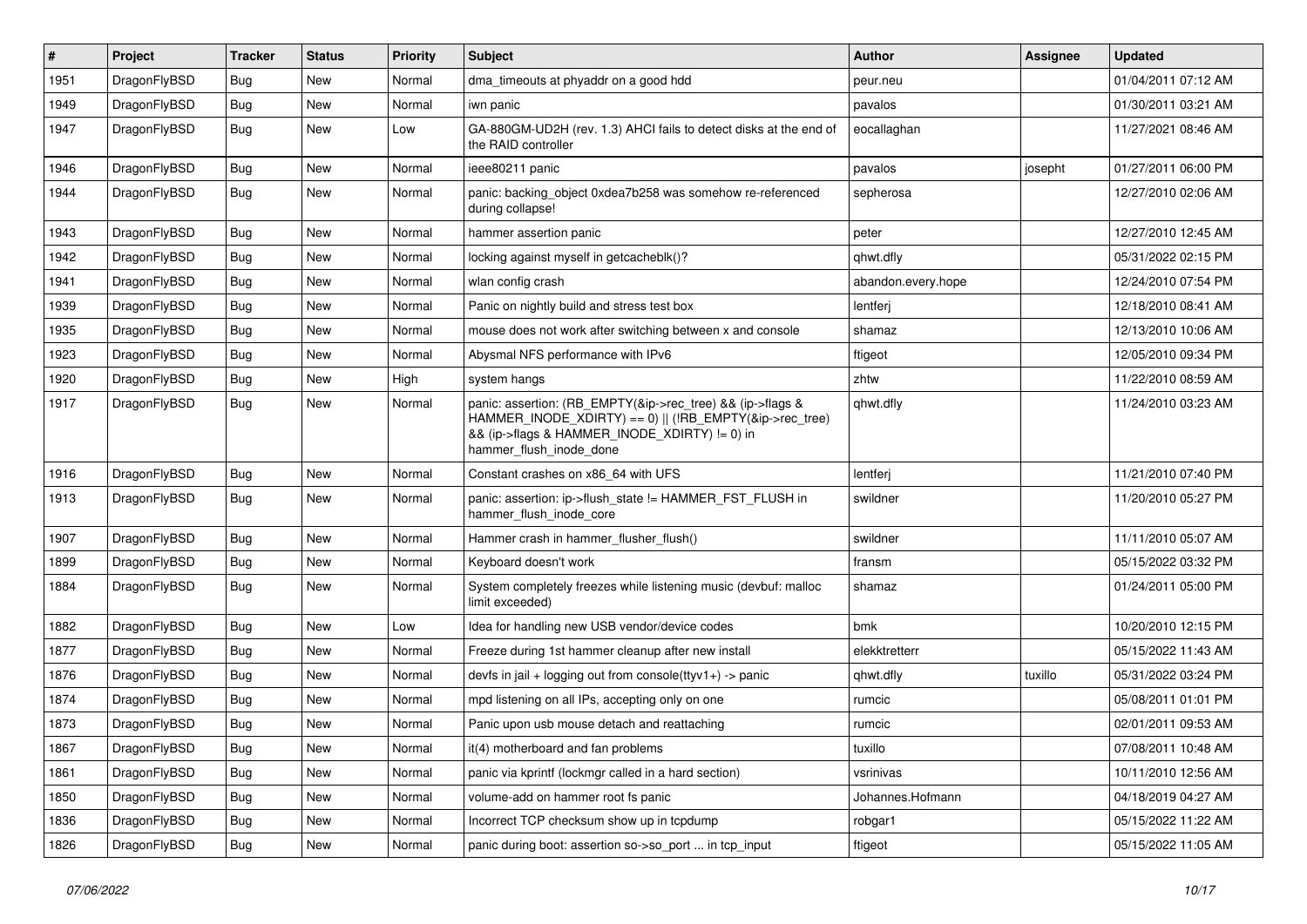| #    | Project      | <b>Tracker</b> | <b>Status</b> | <b>Priority</b> | Subject                                                                                      | Author         | Assignee | <b>Updated</b>      |
|------|--------------|----------------|---------------|-----------------|----------------------------------------------------------------------------------------------|----------------|----------|---------------------|
| 1818 | DragonFlyBSD | <b>Bug</b>     | <b>New</b>    | Normal          | panic: Bad tailq NEXT (kqueue issue ?)                                                       | ftigeot        |          | 05/15/2022 11:40 AM |
| 1786 | DragonFlyBSD | Bug            | New           | Normal          | Calling NULL function pointer initiates panic loop                                           | sjg            |          | 10/11/2010 05:28 PM |
| 1774 | DragonFlyBSD | Bug            | New           | Normal          | New IP header cleanup branch available for testing                                           | dillon         |          | 05/15/2022 10:59 AM |
| 1769 | DragonFlyBSD | <b>Bug</b>     | New           | Normal          | panic: assertion: _tp->tt_msg->tt_cpuid == mycpuid in<br>tcp callout active                  | pavalos        | sjg      | 05/15/2022 11:07 AM |
| 1714 | DragonFlyBSD | <b>Bug</b>     | New           | Low             | hwpmc                                                                                        | alexh          | swildner | 08/18/2012 02:03 PM |
| 1695 | DragonFlyBSD | <b>Bug</b>     | New           | Normal          | NFS-related system breakdown                                                                 | Anonymous      |          | 04/10/2014 12:35 AM |
| 1634 | DragonFlyBSD | Bug            | New           | Normal          | panic: spin lock: 0xe4ad1320, indefinitive wait!                                             | elekktretterr  |          | 01/19/2015 03:21 AM |
| 1594 | DragonFlyBSD | Bug            | New           | Normal          | Kernel panic during boot from Live CD on Dell E6400                                          | bodie          |          | 05/11/2021 03:54 AM |
| 1559 | DragonFlyBSD | <b>Bug</b>     | New           | Normal          | kernel trap                                                                                  | phma           |          | 11/27/2021 08:43 AM |
| 1556 | DragonFlyBSD | Bug            | New           | Normal          | many processes stuck in "hmrrcm", system unusable                                            | corecode       | tuxillo  | 05/11/2021 03:52 AM |
| 1538 | DragonFlyBSD | <b>Bug</b>     | New           | Low             | mountroot should probe file systems                                                          | corecode       | alexh    | 11/24/2010 06:35 PM |
| 1532 | DragonFlyBSD | Bug            | New           | Low             | jemalloc doesn't work on DragonFly                                                           | hasso          | sjg      | 08/02/2011 01:14 AM |
| 1525 | DragonFlyBSD | Bug            | New           | Normal          | boehm-gc problems                                                                            | hasso          |          | 10/13/2012 07:13 PM |
| 1474 | DragonFlyBSD | <b>Bug</b>     | New           | Normal          | ithread 1 unexpectedly rescheduled                                                           | corecode       | tuxillo  | 05/11/2021 03:52 AM |
| 1463 | DragonFlyBSD | <b>Bug</b>     | New           | Normal          | Mountroot before drives are initialized                                                      | elekktretterr  |          | 12/07/2010 01:30 PM |
| 1442 | DragonFlyBSD | Bug            | New           | Normal          | blocking SIGSEGV and triggering a segment violation produces an<br>all CPU consuming process | corecode       | tuxillo  | 05/11/2021 03:52 AM |
| 1440 | DragonFlyBSD | <b>Bug</b>     | New           | Normal          | ptrace/gdb doesn't work after process blocks SIGTRAP                                         | corecode       | tuxillo  | 05/11/2021 03:52 AM |
| 1430 | DragonFlyBSD | <b>Bug</b>     | <b>New</b>    | Normal          | Buggy w(1)?                                                                                  | hasso          | alexh    | 11/24/2010 08:09 AM |
| 1313 | DragonFlyBSD | <b>Bug</b>     | New           | Low             | Signal code in kernel needs major overhaul (signal queues,<br>si code, si addr)              | hasso          |          | 05/11/2021 04:00 AM |
| 1293 | DragonFlyBSD | Bug            | New           | Normal          | 2.2.1-REL Installer Request                                                                  | mk             | tuxillo  | 05/11/2021 04:00 AM |
| 1246 | DragonFlyBSD | Bug            | New           | Normal          | bad resolution (monitor desync) with livedvd                                                 | Przem0l        |          | 02/18/2014 06:29 AM |
| 1198 | DragonFlyBSD | <b>Bug</b>     | New           | High            | DDB loops panic in db_read_bytes                                                             | corecode       | tuxillo  | 05/11/2021 03:51 AM |
| 1194 | DragonFlyBSD | Bug            | New           | Normal          | SCSI errors while trying to copy photos from my camera                                       | elekktretterr  |          | 01/14/2015 04:39 PM |
| 1193 | DragonFlyBSD | <b>Bug</b>     | New           | Normal          | kernel doesn't recognize cdrom drive                                                         | nonsolosoft    |          | 01/25/2014 09:11 PM |
| 1185 | DragonFlyBSD | <b>Bug</b>     | New           | High            | need a tool to merge changes into /etc                                                       | wa1ter         |          | 02/18/2014 06:02 AM |
| 989  | DragonFlyBSD | Bug            | New           | Normal          | installer/fdisk trouble with wrapped values                                                  | Discodestroyer |          | 02/18/2014 06:27 AM |
| 731  | DragonFlyBSD | <b>Bug</b>     | New           | Normal          | system freeze on "slice too large"                                                           | corecode       | tuxillo  | 06/25/2022 04:01 AM |
| 679  | DragonFlyBSD | <b>Bug</b>     | New           | Low             | Netgraph backward compatibility for old *LEN constants                                       | nant           | nant     | 02/18/2014 05:45 AM |
| 600  | DragonFlyBSD | <b>Bug</b>     | New           | Low             | /sys/libkern/karc4random                                                                     | robin_carey5   | profmakx | 01/19/2015 03:07 AM |
| 599  | DragonFlyBSD | <b>Bug</b>     | New           | Urgent          | 1.9.0 reproducable panic                                                                     | pavalos        |          | 12/22/2010 01:08 AM |
| 341  | DragonFlyBSD | <b>Bug</b>     | New           | Normal          | Vinum erroneously repors devices as busy                                                     | corecode       | swildner | 01/21/2012 04:50 AM |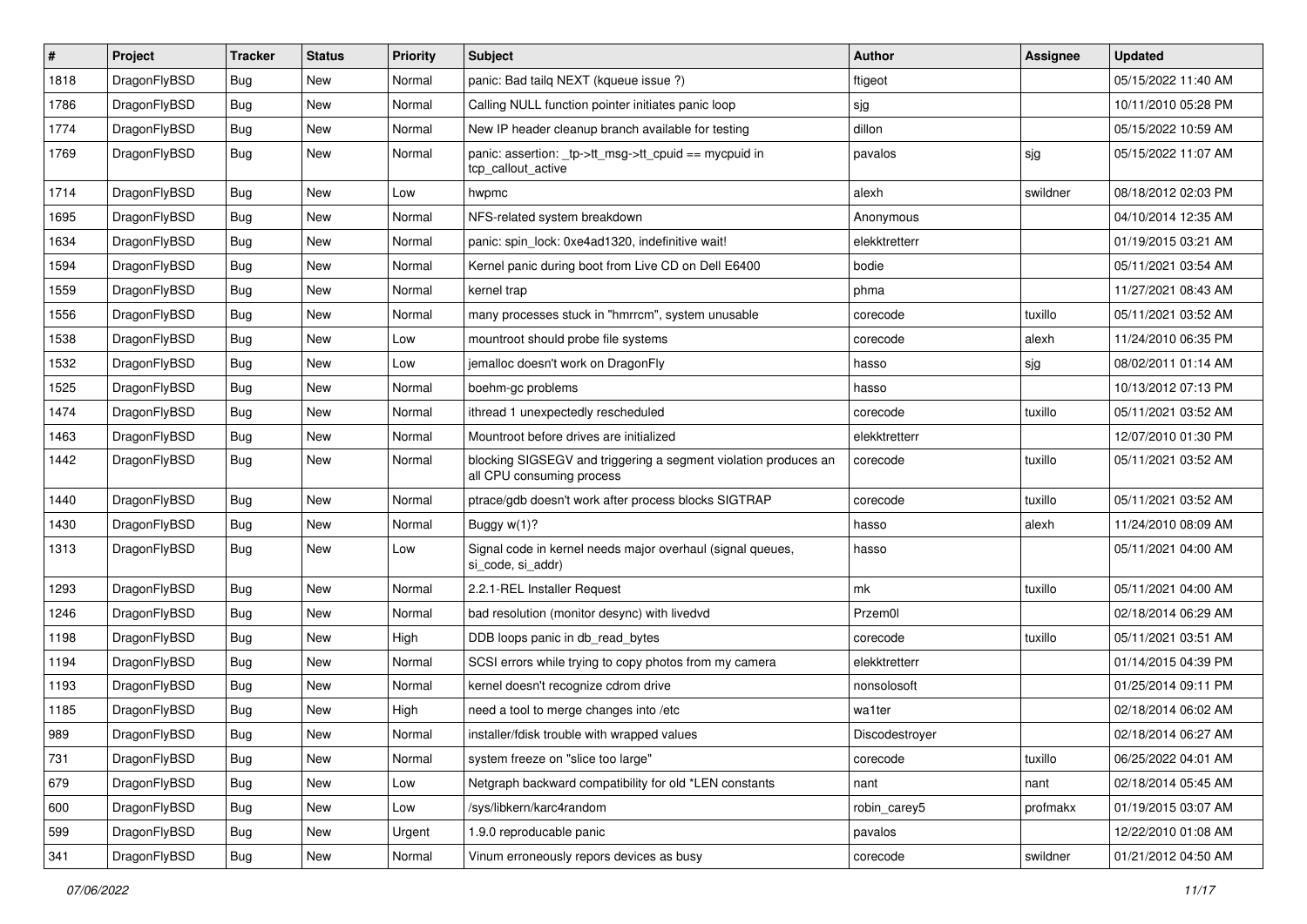| #    | Project      | <b>Tracker</b> | <b>Status</b> | <b>Priority</b> | Subject                                                                                                   | <b>Author</b>     | Assignee | <b>Updated</b>      |
|------|--------------|----------------|---------------|-----------------|-----------------------------------------------------------------------------------------------------------|-------------------|----------|---------------------|
| 3318 | DragonFlyBSD | <b>Bug</b>     | In Progress   | Normal          | Segmenation fault when a process resumed with checkpt exits                                               | zabolekar         | tuxillo  | 06/18/2022 08:24 AM |
| 3317 | DragonFlyBSD | <b>Bug</b>     | In Progress   | Normal          | Network vtnet0 not working on Hetzner cloud                                                               | mneumann          |          | 06/18/2022 03:55 AM |
| 3310 | DragonFlyBSD | <b>Bug</b>     | In Progress   | Normal          | NVMM+QEMU fail to boot with UEFI: Mem Assist Failed<br>[gpa=0xfffffff0]                                   | liweitianux       |          | 01/11/2022 03:22 PM |
| 3299 | DragonFlyBSD | <b>Bug</b>     | In Progress   | Normal          | DragonFlyBSD reports utterly wrong uptime (most of the time, right<br>after booting in)                   | adrian            |          | 11/11/2021 01:43 PM |
| 3295 | DragonFlyBSD | <b>Bug</b>     | In Progress   | Normal          | Adapt devel/libvirt for nvmm                                                                              | tuxillo           | tuxillo  | 11/03/2021 04:56 PM |
| 3269 | DragonFlyBSD | <b>Bug</b>     | In Progress   | Normal          | Is double-buffer'd buf still required by HAMMER2?                                                         | tkusumi           |          | 05/12/2021 04:09 PM |
| 3113 | DragonFlyBSD | <b>Bug</b>     | In Progress   | Urgent          | Booting vKernel fails due being out of swap space                                                         | tcullen           |          | 05/11/2021 04:14 AM |
| 3111 | DragonFlyBSD | <b>Bug</b>     | In Progress   | High            | Mouse lags every second heavily under X11                                                                 | mneumann          |          | 12/12/2017 09:46 PM |
| 3089 | DragonFlyBSD | <b>Bug</b>     | In Progress   | Normal          | vtnet(4) - disable TCP checksum offload by default                                                        | jlane             | vadaszi  | 05/11/2021 04:14 AM |
| 3028 | DragonFlyBSD | Bug            | In Progress   | Normal          | installer: confusion of set/get disk encryption passphrase dialogs                                        | liweitianux       | tuxillo  | 06/03/2022 05:13 PM |
| 3021 | DragonFlyBSD | <b>Bug</b>     | In Progress   | Normal          | sys/dev/drm/i915/i915_gem_stolen.c:115]: (error) Signed integer<br>overflow for expression '65535<<20'    | dcb               |          | 04/11/2017 12:46 PM |
| 3011 | DragonFlyBSD | <b>Bug</b>     | In Progress   | Normal          | dragonfly/sys/dev/netif/re/re.c: suspicious code?                                                         | dcb               |          | 07/29/2017 01:26 AM |
| 2819 | DragonFlyBSD | <b>Bug</b>     | In Progress   | Normal          | Random micro system freezes after a week of uptime                                                        | ftigeot           | dillon   | 08/16/2015 08:46 PM |
| 2797 | DragonFlyBSD | <b>Bug</b>     | In Progress   | Low             | vkernels with & without machdep.pmap mmu optimize                                                         | yellowrabbit2010  |          | 11/27/2021 08:06 AM |
| 2731 | DragonFlyBSD | Bug            | In Progress   | Normal          | Screen full of random colors when starting Xorg with Intel Haswell<br>HD Graphics P4600                   | jkatzmaier        |          | 11/12/2014 04:08 PM |
| 2631 | DragonFlyBSD | Bug            | In Progress   | Low             | Verify library versioning current with full package build and switch it<br>on (after publishing packages) | tuxillo           |          | 05/11/2021 04:06 AM |
| 2549 | DragonFlyBSD | Bug            | In Progress   | Normal          | netgraph7: Kernel page fault.                                                                             | russiane39        | nant     | 05/10/2013 11:20 PM |
| 2499 | DragonFlyBSD | <b>Bug</b>     | In Progress   | Urgent          | DRAGONFLY 3 2 lockd not responding correctly                                                              | Nerzhul           |          | 01/22/2013 12:47 PM |
| 2414 | DragonFlyBSD | Bug            | In Progress   | Normal          | Lenovo S10 acpi freeze (not new)                                                                          | davshao           |          | 05/11/2021 04:13 AM |
| 2391 | DragonFlyBSD | <b>Bug</b>     | In Progress   | Normal          | System lock with ahci and acpi enabled on ATI RS690 chipset with<br>SMB600 sata controller                | jorisgio          | vadaszi  | 06/03/2015 03:51 PM |
| 2360 | DragonFlyBSD | <b>Bug</b>     | In Progress   | Normal          | Wishlist: virtio driver import                                                                            | vsrinivas         |          | 06/04/2022 04:16 AM |
| 2358 | DragonFlyBSD | Bug            | In Progress   | Normal          | DFBSD v3.0.2.32.g928ca - panic: hammer: insufficient undo FIFO<br>space!                                  | tuxillo           | tuxillo  | 05/10/2021 02:50 AM |
| 2353 | DragonFlyBSD | Bug            | In Progress   | Normal          | panic: assertion "gd->gd_spinlocks_wr == 0" failed in<br>bsd4_schedulerclock                              | jaydg             | alexh    | 11/28/2012 01:57 AM |
| 2351 | DragonFlyBSD | <b>Bug</b>     | In Progress   | Normal          | DFBSD v3.1.0.579.g44ccf - Stuck during startup, random freezes                                            | tuxillo           |          | 04/24/2012 08:21 AM |
| 2345 | DragonFlyBSD | <b>Bug</b>     | In Progress   | Normal          | DFBSD v3.1.0.457.gd679f - NFS panic on diskless station                                                   | tuxillo           |          | 04/07/2012 05:22 PM |
| 2296 | DragonFlyBSD | <b>Bug</b>     | In Progress   | High            | panic: assertion "m->wire_count > 0" failed                                                               | thomas.nikolajsen |          | 08/30/2012 06:09 AM |
| 2282 | DragonFlyBSD | <b>Bug</b>     | In Progress   | Normal          | gdb segfaults with certain corefiles                                                                      | tuxillo           |          | 01/18/2012 04:40 PM |
| 2013 | DragonFlyBSD | <b>Bug</b>     | In Progress   | Normal          | oversized DMA request loop                                                                                | josepht           |          | 05/11/2021 04:06 AM |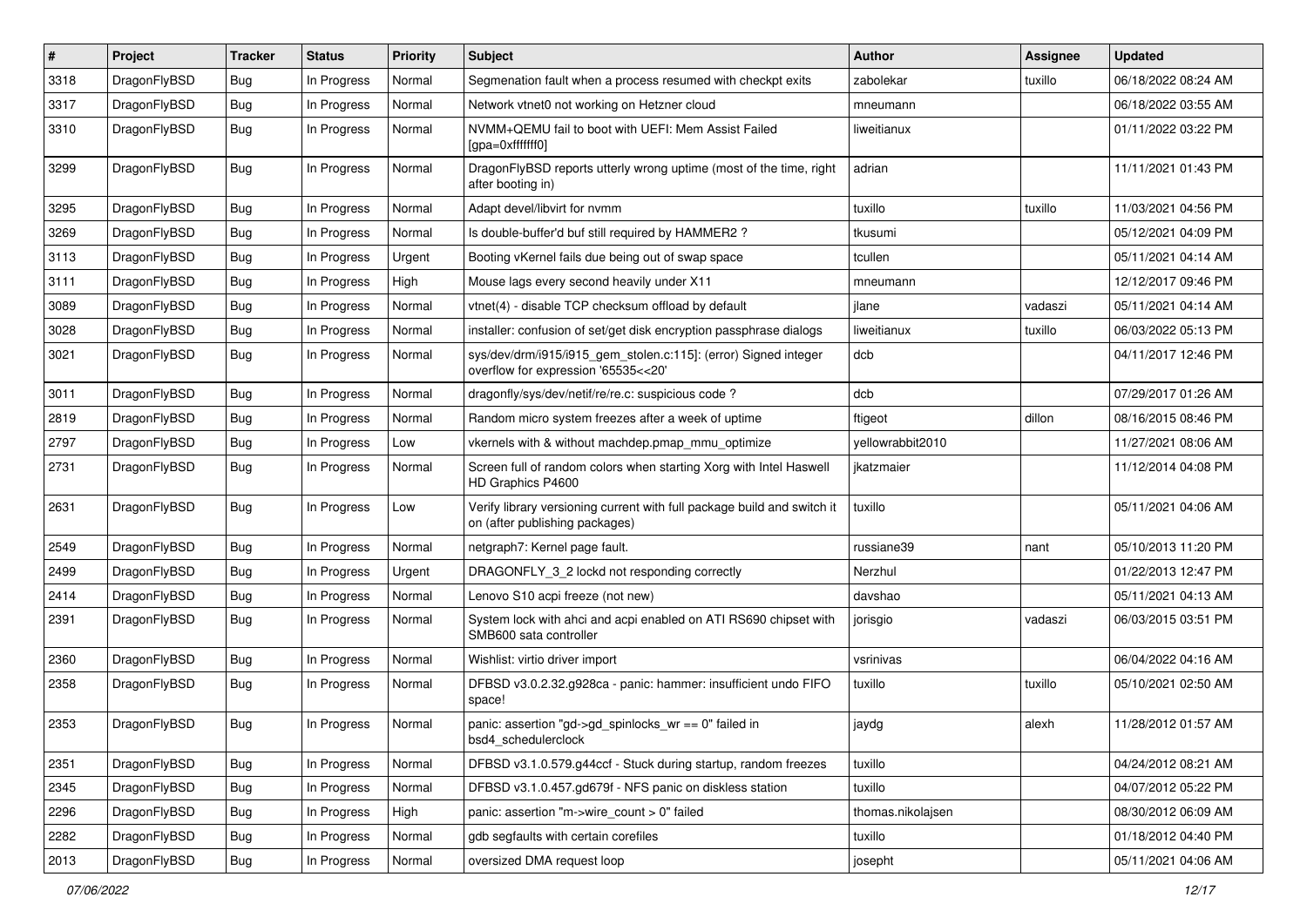| ∦    | Project      | <b>Tracker</b> | <b>Status</b> | <b>Priority</b> | Subject                                                                                   | <b>Author</b>      | <b>Assignee</b> | <b>Updated</b>      |
|------|--------------|----------------|---------------|-----------------|-------------------------------------------------------------------------------------------|--------------------|-----------------|---------------------|
| 1921 | DragonFlyBSD | Bug            | In Progress   | Normal          | we miss mlockall                                                                          | alexh              | tuxillo         | 06/18/2022 04:08 AM |
| 1819 | DragonFlyBSD | <b>Bug</b>     | In Progress   | Low             | truss - Major revamping task list                                                         | tuxillo            | tuxillo         | 11/27/2021 08:45 AM |
| 1749 | DragonFlyBSD | <b>Bug</b>     | In Progress   | Normal          | HAMMER fsstress panic in hammer_flush_inode_core<br>'ip->flush state != HAMMER FST FLUSH' | vsrinivas          |                 | 05/11/2021 04:06 AM |
| 1744 | DragonFlyBSD | <b>Bug</b>     | In Progress   | Normal          | HAMMER fsstress panic in hammer_setup_child_callback                                      | vsrinivas          |                 | 05/11/2021 04:05 AM |
| 1669 | DragonFlyBSD | <b>Bug</b>     | In Progress   | Normal          | Drive wont open using button                                                              | elekktretterr      |                 | 02/29/2012 12:05 PM |
| 1661 | DragonFlyBSD | <b>Bug</b>     | In Progress   | Normal          | panic on password entry mount smb filesystem                                              | vsrinivas          |                 | 11/27/2021 08:29 AM |
| 1584 | DragonFlyBSD | Bug            | In Progress   | Normal          | can't use ssh from jail: debug1: read_passphrase: can't open<br>/dev/tty: Device busy     | corecode           | tuxillo         | 05/11/2021 03:53 AM |
| 1583 | DragonFlyBSD | <b>Bug</b>     | In Progress   | Normal          | panic: assertion: cursor->trans->sync_lock_refs > 0 in<br>hammer_recover_cursor           | corecode           | tuxillo         | 05/11/2021 03:53 AM |
| 1547 | DragonFlyBSD | <b>Bug</b>     | In Progress   | Normal          | disklabel64 automatic sizing                                                              | corecode           | tuxillo         | 05/11/2021 03:52 AM |
| 1528 | DragonFlyBSD | <b>Bug</b>     | In Progress   | Normal          | ktrace does not show proper return values for pipe(2)                                     | corecode           | tuxillo         | 05/11/2021 03:52 AM |
| 1502 | DragonFlyBSD | <b>Bug</b>     | In Progress   | Normal          | Lock while deleting files from nohistory HAMMER directories                               | hasso              |                 | 03/10/2013 04:28 AM |
| 1475 | DragonFlyBSD | Bug            | In Progress   | Normal          | kernel blocks with low memory and syscons setting a high res mode<br>/ scrollback         | corecode           | tuxillo         | 05/11/2021 03:52 AM |
| 1469 | DragonFlyBSD | Bug            | In Progress   | Normal          | Hammer history security concern                                                           | corecode           | tuxillo         | 05/11/2021 03:52 AM |
| 1390 | DragonFlyBSD | Bug            | In Progress   | Normal          | Use id_t type for {get,set}priority()                                                     | Anonymous          | tuxillo         | 07/05/2019 02:18 AM |
| 1368 | DragonFlyBSD | <b>Bug</b>     | In Progress   | Normal          | suspend signal race?                                                                      | qhwt+dfly          |                 | 05/11/2021 03:51 AM |
| 1336 | DragonFlyBSD | <b>Bug</b>     | In Progress   | Normal          | Still looking for reports of missed directory entries w/ HAMMER                           | dillon             |                 | 05/11/2021 04:00 AM |
| 1307 | DragonFlyBSD | <b>Bug</b>     | In Progress   | Normal          | hammer tid -2 shows unexpected result                                                     | corecode           |                 | 10/18/2016 05:29 PM |
| 1302 | DragonFlyBSD | <b>Bug</b>     | In Progress   | Normal          | Checkpoint regression?                                                                    | sjg                | sjg             | 07/10/2013 05:22 PM |
| 1218 | DragonFlyBSD | <b>Bug</b>     | In Progress   | Normal          | panic: assertion: error == 0 in hammer_start_transaction                                  | rumcic             |                 | 05/11/2021 04:00 AM |
| 1181 | DragonFlyBSD | <b>Bug</b>     | In Progress   | Normal          | ACX111 panic                                                                              | elekktretterr      |                 | 05/11/2021 04:00 AM |
| 1148 | DragonFlyBSD | <b>Bug</b>     | In Progress   | Low             | BCM4311 wireless network adapter detected but not functional                              | archimedes.gaviola |                 | 05/11/2021 04:00 AM |
| 1030 | DragonFlyBSD | Bug            | In Progress   | Normal          | msdosfs umount panic                                                                      | corecode           | tuxillo         | 05/11/2021 03:51 AM |
| 998  | DragonFlyBSD | <b>Bug</b>     | In Progress   | Normal          | Unconfiguring a vn while it is mounted                                                    | rumcic             | tuxillo         | 05/11/2021 04:00 AM |
| 884  | DragonFlyBSD | <b>Bug</b>     | In Progress   | High            | Performance/memory problems under filesystem IO load                                      | hasso              |                 | 05/11/2021 03:50 AM |
| 781  | DragonFlyBSD | <b>Bug</b>     | In Progress   | Normal          | fdisk uses wrong geometry on usb flash drives                                             | corecode           | tuxillo         | 05/11/2021 03:50 AM |
| 742  | DragonFlyBSD | <b>Bug</b>     | In Progress   | Normal          | umount problems with multiple mounts                                                      | corecode           | tuxillo         | 06/25/2022 04:02 AM |
| 725  | DragonFlyBSD | <b>Bug</b>     | In Progress   | Low             | 'make distribution' fails w/'ro' /usr/obj                                                 | c.turner           |                 | 03/09/2013 01:01 PM |
| 604  | DragonFlyBSD | <b>Bug</b>     | In Progress   | Normal          | 1.8.1-RELEASE - clock runs fast on mainboard ASUS P5A-B                                   | yeti               |                 | 05/11/2021 03:55 AM |
| 331  | DragonFlyBSD | <b>Bug</b>     | In Progress   | Normal          | ftpsesame (aka Bridging S01E03)                                                           | bastyaelvtars      |                 | 03/09/2013 12:28 PM |
| 168  | DragonFlyBSD | <b>Bug</b>     | In Progress   | Normal          | Livelocked limit engaged while trying to setup IPW wireless                               | mschacht           | sepherosa       | 05/11/2021 04:05 AM |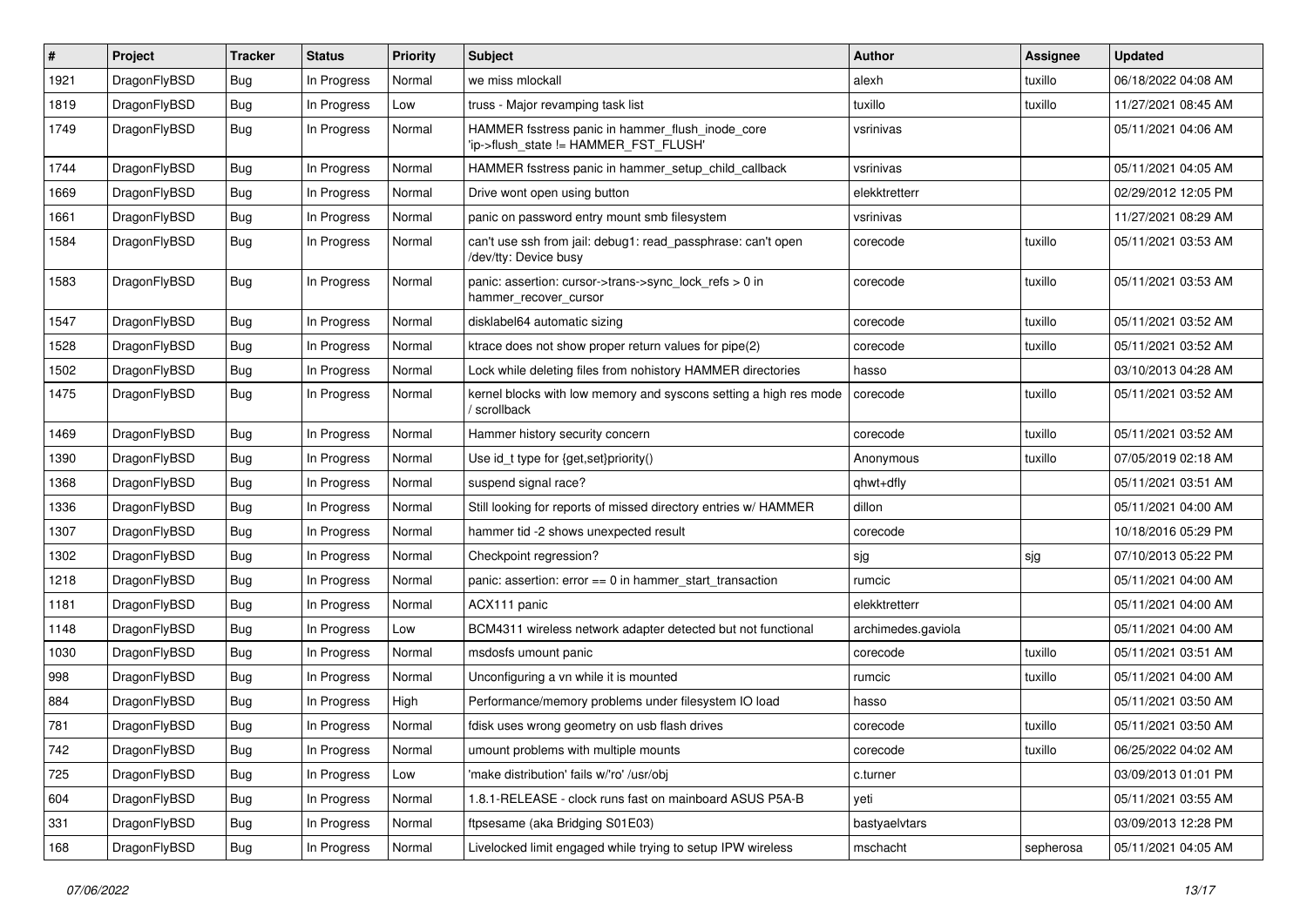| $\sharp$ | Project      | <b>Tracker</b> | <b>Status</b> | <b>Priority</b> | Subject                                                                                                            | <b>Author</b>    | Assignee | <b>Updated</b>      |
|----------|--------------|----------------|---------------|-----------------|--------------------------------------------------------------------------------------------------------------------|------------------|----------|---------------------|
| 3205     | DragonFlyBSD | Bug            | Feedback      | High            | Go compiler net test failing                                                                                       | t_dfbsd          | tuxillo  | 05/10/2021 02:45 AM |
| 3152     | DragonFlyBSD | <b>Bug</b>     | Feedback      | Normal          | Console's size in ttyv0 and single user mode is sticking to 80x25,<br>while ttyv1 can make use of the whole screen | overtime         |          | 02/24/2019 01:08 AM |
| 2958     | DragonFlyBSD | <b>Bug</b>     | Feedback      | Normal          | Hammer FS dies during pruning after massive write load                                                             | neilb            |          | 10/11/2016 04:20 AM |
| 2957     | DragonFlyBSD | Bug            | Feedback      | Normal          | swapoff -a followed by swapon -a doesn't give your swap back                                                       | neilb            |          | 10/09/2016 04:17 AM |
| 2644     | DragonFlyBSD | <b>Bug</b>     | Feedback      | Normal          | 3.6.0-REL trap 9 on boot                                                                                           | memmerto         |          | 11/27/2021 08:08 AM |
| 2638     | DragonFlyBSD | Bug            | Feedback      | High            | Fix machdep.pmap_mmu_optimize                                                                                      | tuxillo          |          | 05/11/2021 04:07 AM |
| 2636     | DragonFlyBSD | <b>Bug</b>     | Feedback      | Low             | Add -x flag to iostat (a la solaris)                                                                               | tuxillo          |          | 05/11/2021 04:07 AM |
| 2617     | DragonFlyBSD | Bug            | Feedback      | Normal          | Possible issue with wireless mouse on 3.6 release                                                                  | FilippoMo        |          | 01/14/2015 03:42 PM |
| 2556     | DragonFlyBSD | Bug            | Feedback      | Normal          | DragonFly v3.5.0.81.gd3479 - Process signal weirdness                                                              | tuxillo          |          | 12/17/2013 03:48 PM |
| 2459     | DragonFlyBSD | <b>Bug</b>     | Feedback      | Normal          | apic problems with HP Probook 4510s                                                                                | thowe            |          | 11/27/2021 08:22 AM |
| 2396     | DragonFlyBSD | Bug            | Feedback      | High            | Latest 3.1 development version core dumps while destroying master<br><b>PFS</b>                                    | sgeorge          |          | 01/23/2013 04:10 PM |
| 2347     | DragonFlyBSD | Bug            | Feedback      | High            | Hammer PFSes destroy does not give back full space allocated to<br><b>PFS</b>                                      | sgeorge          |          | 07/19/2012 01:11 AM |
| 2288     | DragonFlyBSD | Bug            | Feedback      | Normal          | Random IO performance loss introduced since January 1st                                                            | lentferj         |          | 01/23/2013 04:21 PM |
| 2100     | DragonFlyBSD | <b>Bug</b>     | Feedback      | Normal          | devfs related panic                                                                                                | sepherosa        | alexh    | 07/10/2011 02:29 PM |
| 2090     | DragonFlyBSD | Bug            | Feedback      | Normal          | snd_hda does not support headphone automute                                                                        | justin           |          | 03/29/2012 08:03 PM |
| 2081     | DragonFlyBSD | <b>Bug</b>     | Feedback      | Normal          | Panic on device "detach" / "failure"                                                                               | vsrinivas        |          | 02/29/2012 07:11 AM |
| 2037     | DragonFlyBSD | <b>Bug</b>     | Feedback      | Normal          | Panic Bad link elm while building packages                                                                         | ftigeot          | dillon   | 04/21/2011 07:20 AM |
| 1860     | DragonFlyBSD | Bug            | Feedback      | Normal          | Panic while creating UFS fs on vn(4) for initrd                                                                    | matthias         |          | 02/29/2012 07:16 AM |
| 1831     | DragonFlyBSD | <b>Bug</b>     | Feedback      | High            | HAMMER "malloc limit exceeded" panic                                                                               | eocallaghan      | dillon   | 06/04/2022 04:38 AM |
| 1824     | DragonFlyBSD | Bug            | Feedback      | Normal          | kernel panic, x86, 2.7.3.859.ge5104                                                                                | akirchhoff135014 |          | 03/10/2013 07:49 AM |
| 1745     | DragonFlyBSD | <b>Bug</b>     | Feedback      | Normal          | kmalloc panic                                                                                                      | josepht          |          | 05/11/2021 04:05 AM |
| 1727     | DragonFlyBSD | <b>Bug</b>     | Feedback      | Normal          | CD boot panic (2.6.1) (usb?)                                                                                       | kiril            |          | 05/15/2022 05:10 AM |
| 1718     | DragonFlyBSD | Bug            | Feedback      | Normal          | IDE disk drive not detected by x86_64 2.6.1 Live CD                                                                | bcox             |          | 11/27/2021 08:25 AM |
| 1717     | DragonFlyBSD | <b>Bug</b>     | Feedback      | Normal          | HAMMER panic in hammer cursor down()                                                                               | josepht1         |          | 05/11/2021 04:05 AM |
| 1672     | DragonFlyBSD | <b>Bug</b>     | Feedback      | Normal          | panic (trap 12) around btree_search() in 2.4.1-RELEASE                                                             | floid            |          | 01/19/2015 03:36 AM |
| 1668     | DragonFlyBSD | Bug            | Feedback      | Normal          | Power button not working                                                                                           | elekktretterr    |          | 03/10/2013 06:22 AM |
| 1618     | DragonFlyBSD | <b>Bug</b>     | Feedback      | Normal          | collision for 'struct pmap' when using RPC and <sys user.h=""></sys>                                               | carenas          |          | 05/11/2021 04:05 AM |
| 1613     | DragonFlyBSD | Bug            | Feedback      | Normal          | USB Keyboard not working on master                                                                                 | elekktretterr    |          | 05/11/2021 04:05 AM |
| 1593     | DragonFlyBSD | <b>Bug</b>     | Feedback      | Normal          | panic: assertion: $ccb == ap > ap$ err $ccb$ in ahci put err $ccb$                                                 | ftigeot          | ftigeot  | 05/15/2022 05:09 AM |
| 1592     | DragonFlyBSD | <b>Bug</b>     | Feedback      | Normal          | AcpiOSUnmapMemory: Warning, deallocation did not track<br>allocation.                                              | eocallaghan      |          | 06/02/2014 07:45 AM |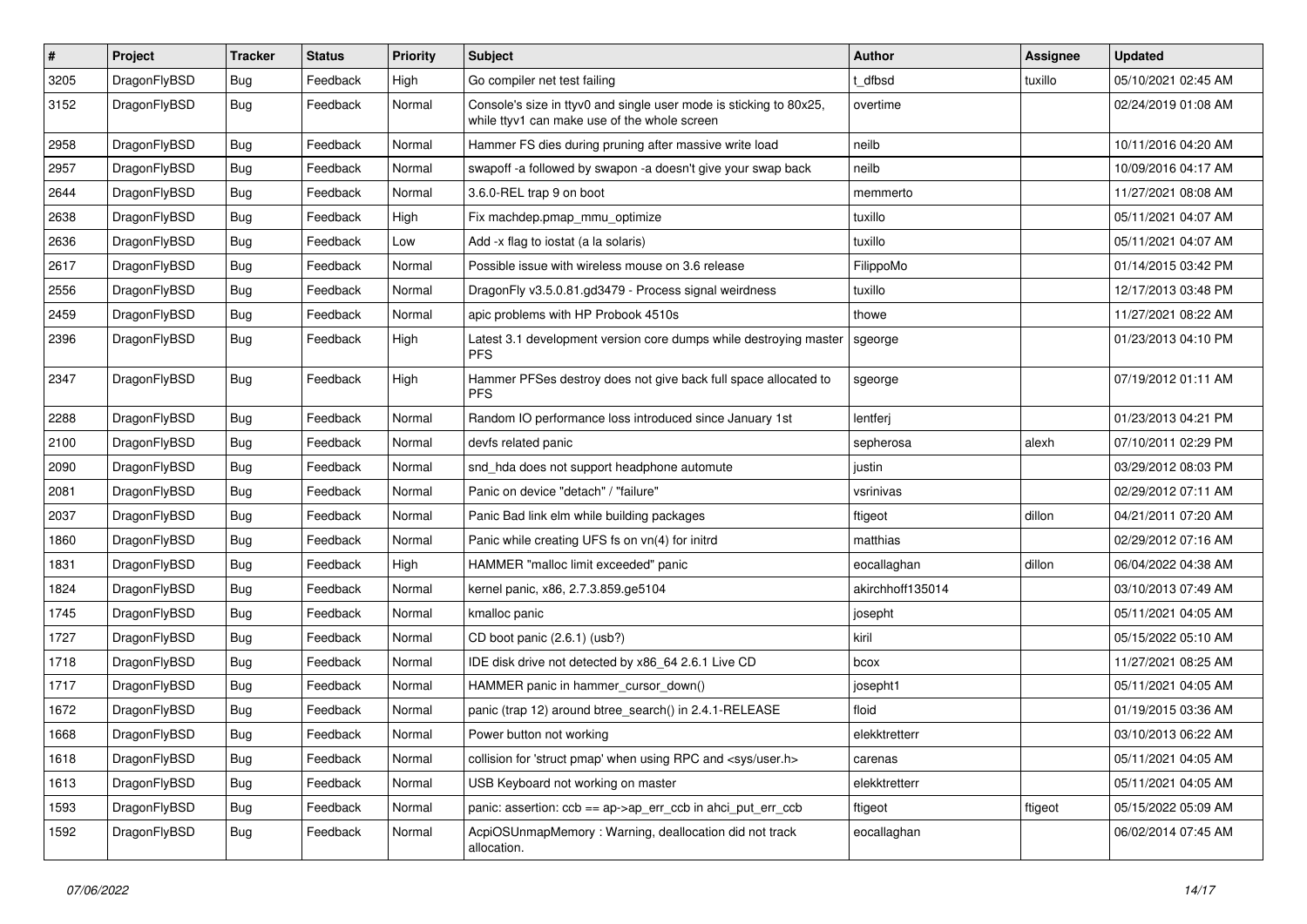| $\pmb{\#}$ | Project      | <b>Tracker</b> | <b>Status</b> | <b>Priority</b> | <b>Subject</b>                                                                                                                                            | <b>Author</b>  | Assignee | <b>Updated</b>      |
|------------|--------------|----------------|---------------|-----------------|-----------------------------------------------------------------------------------------------------------------------------------------------------------|----------------|----------|---------------------|
| 1591       | DragonFlyBSD | Bug            | Feedback      | Normal          | Lenovo X301 hangs with AHCI Driver CMD TIMEOUT<br>STS=d0 <bsy></bsy>                                                                                      | eocallaghan    |          | 05/11/2021 04:05 AM |
| 1587       | DragonFlyBSD | Bug            | Feedback      | Normal          | can't gdb across fork                                                                                                                                     | corecode       | tuxillo  | 05/11/2021 03:54 AM |
| 1580       | DragonFlyBSD | Bug            | Feedback      | Normal          | Panic (Fatal trap 12: page fault while in kernel mode) while playing<br>with pf and netif names                                                           | rumcic         |          | 12/21/2018 01:21 AM |
| 1579       | DragonFlyBSD | Bug            | Feedback      | Normal          | dfly 2.4.1 does not like HP DL360G4p and Smart Array 6400 with<br><b>MSA20</b>                                                                            | tomaz.borstnar | tuxillo  | 06/02/2014 02:44 PM |
| 1577       | DragonFlyBSD | Bug            | Feedback      | Normal          | panic: assertion: leaf->base.obj_id == ip->obj_id in<br>hammer_ip_delete_range                                                                            | qhwt+dfly      |          | 05/11/2021 04:01 AM |
| 1563       | DragonFlyBSD | Bug            | Feedback      | Normal          | reset(1) doesn't reset terminal to the defaults                                                                                                           | hasso          |          | 03/10/2013 04:17 AM |
| 1560       | DragonFlyBSD | Bug            | Feedback      | Normal          | Unable to modify partition table on ThinkPad T61p during install                                                                                          | rehsack        |          | 01/15/2015 08:57 AM |
| 1521       | DragonFlyBSD | Bug            | Feedback      | Normal          | amd64 2.4 livecd won't mount root at boot                                                                                                                 | bolapara       |          | 01/28/2018 03:45 AM |
| 1489       | DragonFlyBSD | Bug            | Feedback      | Normal          | panic: ufs dirbad: bad dir                                                                                                                                | rumcic         |          | 03/10/2013 04:34 AM |
| 1486       | DragonFlyBSD | Bug            | Feedback      | Normal          | Interrupt storm related to SATA DVD device                                                                                                                | hasso          |          | 05/11/2021 04:01 AM |
| 1481       | DragonFlyBSD | Bug            | Feedback      | Normal          | panic: assertion: kva_p(buf) in soopt_from_kbuf (after ipfw pipe<br>show, 2.2.1-R)                                                                        | combiner       |          | 05/11/2021 04:01 AM |
| 1456       | DragonFlyBSD | Bug            | Feedback      | Normal          | Microsoft wireless desktop problems                                                                                                                       | elekktretterr  |          | 01/15/2015 08:34 AM |
| 1454       | DragonFlyBSD | Bug            | Feedback      | Normal          | Unable to boot from external USB DVD drive                                                                                                                | elekktretterr  |          | 05/11/2021 04:01 AM |
| 1448       | DragonFlyBSD | Bug            | Feedback      | Normal          | panic: assertion: _tp->tt_msg->tt_cpuid == mycpuid in<br>tcp_callout_active tcp_output tcp_usr_send netmsg_pru_send<br>netmsg_service tcpmsg_service_loop | dillon         |          | 05/11/2021 04:00 AM |
| 1429       | DragonFlyBSD | Bug            | Feedback      | Normal          | vkernel bug - "mfree: m->m_nextpkt != NULL"                                                                                                               | dillon         |          | 05/11/2021 04:00 AM |
| 1428       | DragonFlyBSD | <b>Bug</b>     | Feedback      | Low             | POSIX.1e implementation is too old                                                                                                                        | hasso          | tuxillo  | 05/11/2021 04:00 AM |
| 1411       | DragonFlyBSD | Bug            | Feedback      | Normal          | Burning doesn't work with ahci(4)                                                                                                                         | hasso          | dillon   | 05/11/2021 04:00 AM |
| 1397       | DragonFlyBSD | Bug            | Feedback      | Normal          | jobs -I output inconsistency when called from script                                                                                                      | Anonymous      | tuxillo  | 05/15/2022 05:07 AM |
| 1387       | DragonFlyBSD | Bug            | Feedback      | Normal          | zero-size malloc and ps: kvm_getprocs: Bad address                                                                                                        | qhwt+dfly      |          | 05/11/2021 04:00 AM |
| 1332       | DragonFlyBSD | Bug            | Feedback      | Normal          | DFBSD 2.2 - Booting usbcdrom/usbsticks on thinkpad hangs on<br>"BTX Halted"                                                                               | tuxillo        |          | 05/11/2021 04:00 AM |
| 1330       | DragonFlyBSD | <b>Bug</b>     | Feedback      | Normal          | Hammer, usb disk, SYNCHRONIZE CACHE failure                                                                                                               | josepht        |          | 06/02/2014 04:56 AM |
| 1287       | DragonFlyBSD | Bug            | Feedback      | Normal          | altg configuration doesn't work                                                                                                                           | corecode       | tuxillo  | 05/11/2021 03:51 AM |
| 1282       | DragonFlyBSD | Bug            | Feedback      | Normal          | panic (trap 12) when booting SMP kernel on Atom 330 (dual core)                                                                                           | tomaz.borstnar |          | 05/11/2021 04:00 AM |
| 1250       | DragonFlyBSD | <b>Bug</b>     | Feedback      | Normal          | Panic upon plugging an USB flash drive into the machine                                                                                                   | rumcic         |          | 03/10/2013 05:17 AM |
| 1249       | DragonFlyBSD | <b>Bug</b>     | Feedback      | Normal          | panic: ffs vfree: freeing free inode                                                                                                                      | rumcic         |          | 03/10/2013 05:13 AM |
| 1144       | DragonFlyBSD | Bug            | Feedback      | Normal          | Incorrect clock under KVM                                                                                                                                 | msylvan        |          | 03/09/2013 01:17 PM |
| 1127       | DragonFlyBSD | Bug            | Feedback      | Low             | cdrom drive not detected                                                                                                                                  | tgr            | corecode | 01/15/2015 08:55 AM |
| 1101       | DragonFlyBSD | Bug            | Feedback      | Normal          | ohci related panic                                                                                                                                        | polachok       |          | 05/11/2021 04:00 AM |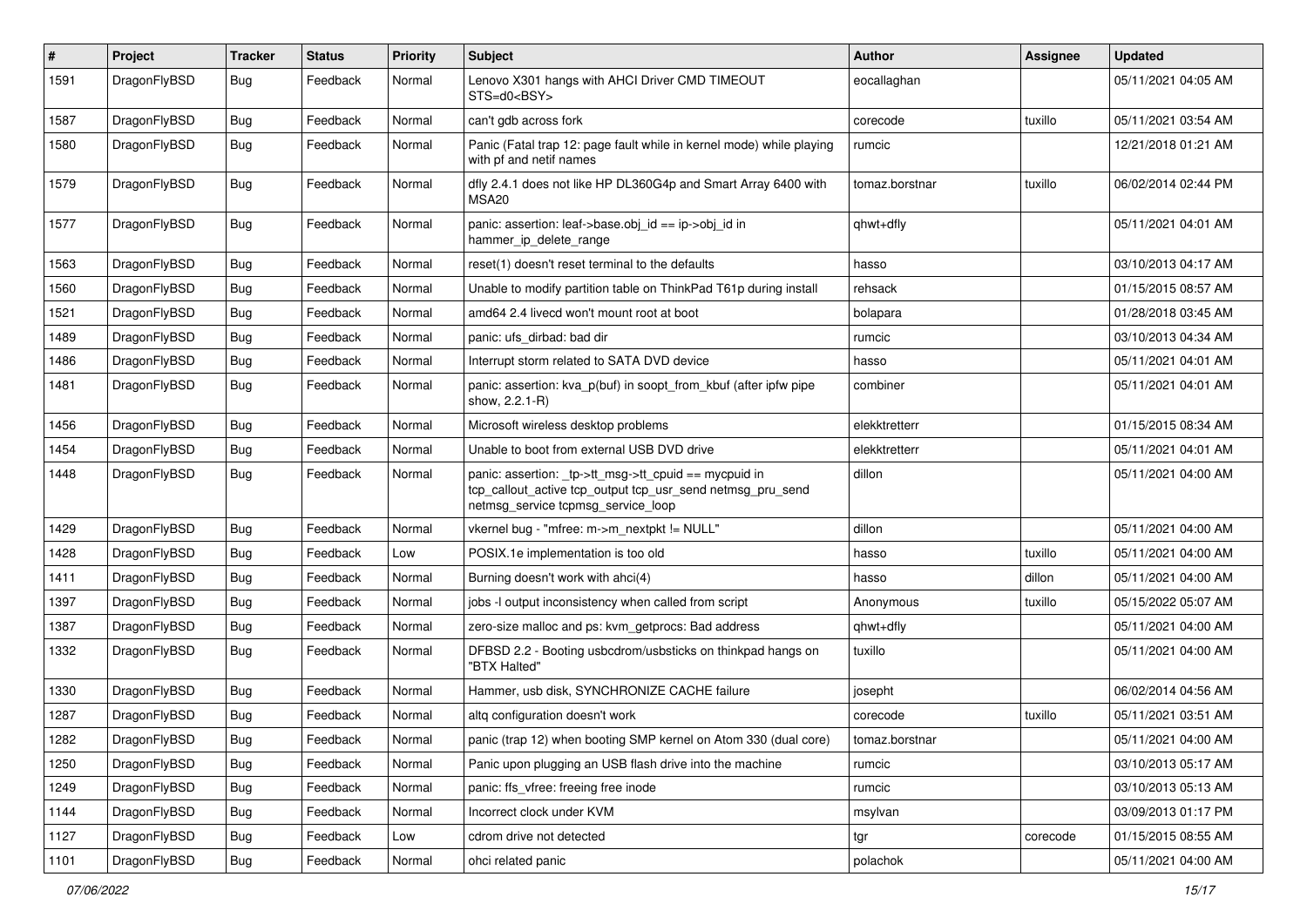| $\pmb{\#}$ | Project      | <b>Tracker</b> | <b>Status</b> | <b>Priority</b> | Subject                                                                                 | <b>Author</b>     | <b>Assignee</b> | <b>Updated</b>      |
|------------|--------------|----------------|---------------|-----------------|-----------------------------------------------------------------------------------------|-------------------|-----------------|---------------------|
| 979        | DragonFlyBSD | Bug            | Feedback      | Normal          | Failure-prone USB mass storage (SB600? msdosfs? CAM?)                                   | floid             |                 | 01/15/2015 08:38 AM |
| 911        | DragonFlyBSD | Bug            | Feedback      | Normal          | kldload/kernel linker can exceed malloc reserve and panic system                        | corecode          | tuxillo         | 05/11/2021 03:51 AM |
| 901        | DragonFlyBSD | Bug            | Feedback      | Normal          | route show needs to get data from all cpus                                              | corecode          | tuxillo         | 05/11/2021 03:50 AM |
| 847        | DragonFlyBSD | <b>Bug</b>     | Feedback      | Normal          | processes getting stuck on mount point                                                  | corecode          | tuxillo         | 05/11/2021 03:50 AM |
| 846        | DragonFlyBSD | Bug            | Feedback      | Normal          | USB bugs:usb mouse can't used!                                                          | frankning         |                 | 01/15/2015 08:36 AM |
| 806        | DragonFlyBSD | Bug            | Feedback      | Normal          | boot error on MacBook                                                                   | tralamazza        |                 | 06/04/2022 05:28 AM |
| 570        | DragonFlyBSD | Bug            | Feedback      | Normal          | 1.8.x: ACPI problems                                                                    | qhwt+dfly         |                 | 06/02/2014 03:45 AM |
| 385        | DragonFlyBSD | Bug            | Feedback      | Low             | Mail archive address removal                                                            | justin            | justin          | 03/09/2013 11:24 AM |
| 293        | DragonFlyBSD | Bug            | Feedback      | Low             | Various updates to the handbook                                                         | victor            | victor          | 03/10/2013 04:46 AM |
| 285        | DragonFlyBSD | Bug            | Feedback      | Low             | interrupt latency with re without ip address configured                                 | thomas.nikolajsen |                 | 02/20/2014 10:30 AM |
| 243        | DragonFlyBSD | Bug            | Feedback      | Normal          | weird behavior in the shell                                                             | swildner          |                 | 05/31/2022 02:51 PM |
| 3312       | DragonFlyBSD | Submit         | <b>New</b>    | Normal          | hammer2: redundant chain modify after chain creation                                    | tkusumi           |                 | 05/15/2022 01:35 PM |
| 3276       | DragonFlyBSD | Submit         | New           | Normal          | Add option controlling whether gpt expand expands the last partition<br>(needs testing) | falsifian         |                 | 07/10/2021 03:35 AM |
| 3227       | DragonFlyBSD | Submit         | New           | Normal          | Add HAMMER2 instructions in the installation medium README                              | daftaupe          |                 | 03/26/2020 03:34 PM |
| 3206       | DragonFlyBSD | Submit         | New           | Normal          | update psm/kbd to FreeBSD 12.0 code                                                     | htse              |                 | 10/05/2019 03:49 PM |
| 3201       | DragonFlyBSD | Submit         | New           | Normal          | Fixes make search display                                                               | htse              |                 | 08/20/2021 04:02 PM |
| 3154       | DragonFlyBSD | Submit         | <b>New</b>    | Normal          | Update serial handling in bootloader                                                    | ddegroot          | dillon          | 11/06/2018 11:21 PM |
| 3147       | DragonFlyBSD | Submit         | New           | Normal          | Enable headless installation                                                            | ddegroot          |                 | 10/09/2018 01:25 PM |
| 3142       | DragonFlyBSD | Submit         | New           | Normal          | lib/libdmsg: Unbreak using new API EVP_CIPHER_CTX_new()                                 | tkusumi           |                 | 07/08/2018 04:18 AM |
| 3135       | DragonFlyBSD | Submit         | New           | Normal          | Add EVFILT_RECV and EVFILT_SEND                                                         | tautolog          |                 | 05/25/2018 09:59 PM |
| 3041       | DragonFlyBSD | Submit         | <b>New</b>    | Normal          | firmware: Remove embedding of multiple images in one module.                            | Anonymous         |                 | 12/25/2020 02:15 AM |
| 2933       | DragonFlyBSD | Submit         | New           | Normal          | Remove unix domain socket support from cat(1)                                           | sevan             |                 | 08/01/2016 08:10 PM |
| 2921       | DragonFlyBSD | Submit         | New           | Normal          | Allow moused to accept userland mouse events                                            | tautolog          |                 | 05/11/2021 04:08 AM |
| 2790       | DragonFlyBSD | Submit         | New           | Low             | filedesc softrefs increment code factoring                                              | dclink            |                 | 02/21/2015 04:00 AM |
| 2122       | DragonFlyBSD | Submit         | New           | Normal          | [Review] Fixes to the VFS layer                                                         | ftigeot           |                 | 05/31/2022 03:25 PM |
| 2098       | DragonFlyBSD | Submit         | New           | Normal          | [PATCH] correct ath man page example<br>(/usr/src/share/man/man4/ath.4)                 | nobody            |                 | 11/15/2011 12:27 AM |
| 1192       | DragonFlyBSD | Submit         | New           | Normal          | KKASSERTs in sys/kern/uipc_{msg,socket}.c are too strict                                | rumcic            |                 | 05/11/2021 04:07 AM |
| 3160       | DragonFlyBSD | Submit         | In Progress   | Normal          | State the implementation difference in pkill/pgrep manual                               | sevan             | tuxillo         | 06/03/2022 05:15 PM |
| 3145       | DragonFlyBSD | Submit         | In Progress   | Normal          | Update libelf to FreeBSD 12 current and build as base library usable<br>by ports        | davshao           | tuxillo         | 08/20/2021 03:58 PM |
| 3031       | DragonFlyBSD | Submit         | In Progress   | Normal          | Update drm/radeon to Linux 4.7.10 as much as possible                                   | davshao           | ftigeot         | 08/19/2021 12:33 PM |
| 1700       | DragonFlyBSD | Submit         | In Progress   | Normal          | skip boot2 menu on <enter></enter>                                                      | Johannes.Hofmann  | tuxillo         | 05/15/2022 08:35 AM |